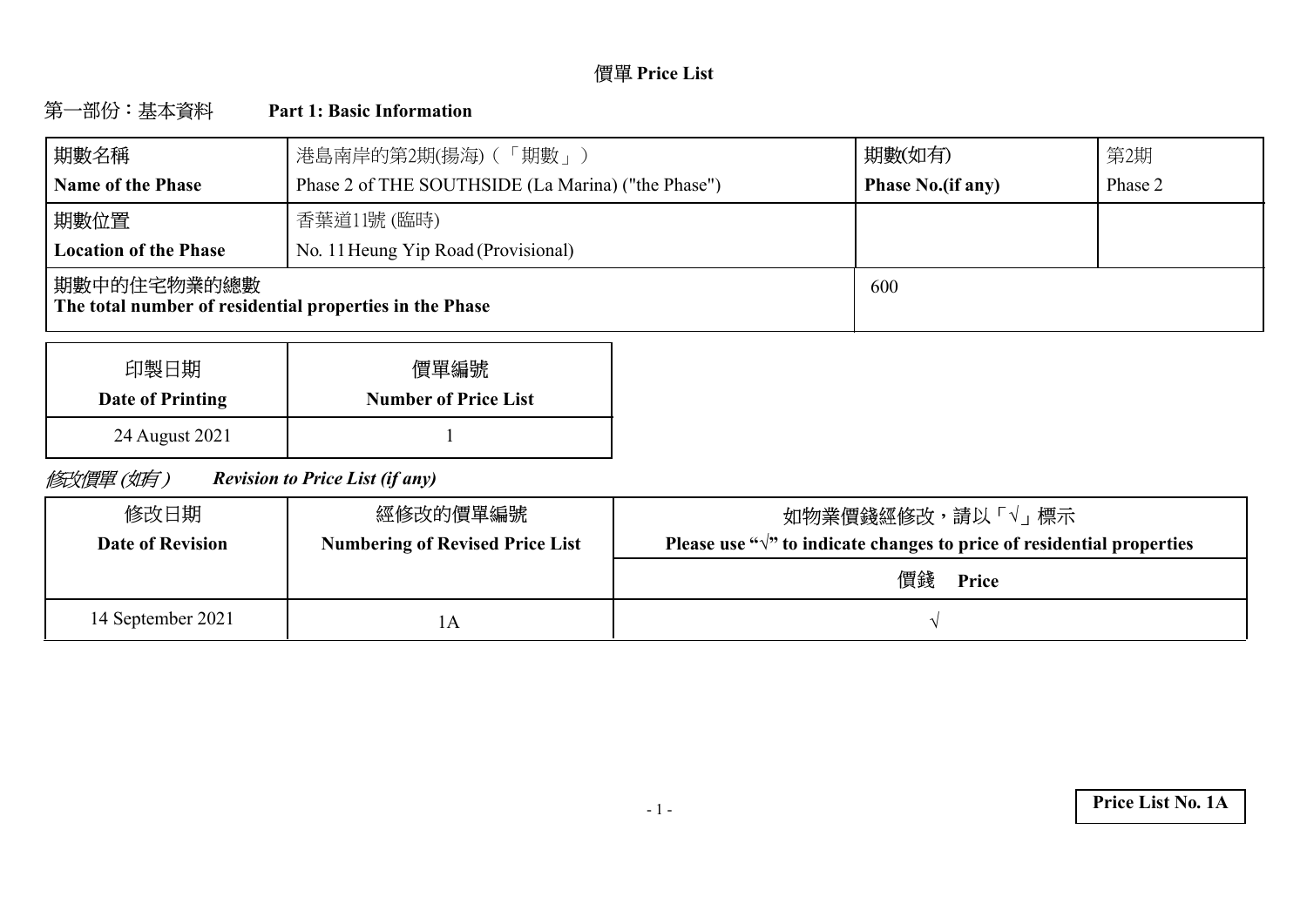## **Part 2: Information on Area and Price**

|                            | 物業的描述<br><b>Description of Residential</b><br>Property |             | 實用面積<br>(包括露台,工作平台及陽台(如有))<br>平方米(平方呎)<br><b>Saleable Area</b><br>(including balcony, utility platform and | 售價<br>(元)<br>Price<br>(S) | 實用面積<br>每平方米/呎售價<br>元,每平方米<br>(元,每平方呎)<br><b>Unit Rate of</b> |                                            |                          |                          | 其他指明項目的面積 (不計算入實用面積)<br>Area of other specified items (Not included in the Saleable Area) | 平方米(平方呎)<br>sq. metre (sq. ft.) |                          |            |                          |                                                     |                                                     |
|----------------------------|--------------------------------------------------------|-------------|------------------------------------------------------------------------------------------------------------|---------------------------|---------------------------------------------------------------|--------------------------------------------|--------------------------|--------------------------|-------------------------------------------------------------------------------------------|---------------------------------|--------------------------|------------|--------------------------|-----------------------------------------------------|-----------------------------------------------------|
| 大廈名稱<br><b>Block Name</b>  | 樓層<br>Floor                                            | 單位<br>Unit  | verandah, if any)<br>sq. metre (sq. ft.)                                                                   |                           | <b>Saleable Area</b><br>\$ per sq. metre<br>(\$ per sq. ft.)  | 空調機房<br>Air-<br>conditioning<br>plant room | 窗台<br>Bay<br>window      | 閣樓<br>Cock-<br>loft      | 平台<br>Flat<br>roof                                                                        | 花園<br>Garden                    | 停車位<br>Parking<br>space  | 天台<br>Roof | 梯屋<br>Stair-<br>hood     | 前庭<br><b>Terrace Yard</b>                           | 庭院                                                  |
| 第1座(1A)<br>Tower $1$ (1A)  | 23                                                     | $\mathbf E$ | 46.113 (496)<br>露台 Balcony:1.994 (21);<br>工作平台 Utility Platform:1.500 (16)                                 | 20,170,000                | 437,404<br>(40,665)                                           | --                                         |                          |                          |                                                                                           |                                 |                          |            |                          | $\overline{\phantom{a}}$                            | $\hspace{0.05cm} -\hspace{0.05cm} -\hspace{0.05cm}$ |
| 第1座(1A)<br>Tower $1$ (1A)  | 22                                                     | $\mathbf E$ | 46.113 (496)<br>露台 Balcony:1.994 (21);<br>工作平台 Utility Platform:1.500 (16)                                 | 20,110,000                | 436,103<br>(40, 544)                                          | $\overline{\phantom{a}}$                   | $\overline{\phantom{a}}$ | $-\!$                    | $\overline{\phantom{a}}$                                                                  | $-$                             | $\overline{\phantom{a}}$ |            | $\overline{\phantom{a}}$ | $\overline{\phantom{a}}$                            | $\overline{\phantom{m}}$                            |
| 第1座(1A)<br>Tower $1$ (1A)  | 21                                                     | $\mathbf E$ | 46.113 (496)<br>露台 Balcony:1.994 (21);<br>工作平台 Utility Platform:1.500 (16)                                 | 20,050,000                | 434,801<br>(40, 423)                                          |                                            |                          |                          |                                                                                           |                                 |                          |            |                          | $\overline{\phantom{a}}$                            | $\overline{\phantom{a}}$                            |
| 第1座(1A)<br>Tower $1(1A)$   | 20                                                     | E           | 46.181 (497)<br>露台 Balcony:1.994 (21);<br>工作平台 Utility Platform:1.500 (16)                                 | 19,990,000                | 432,862<br>(40,221)                                           | $\overline{\phantom{m}}$                   | $\overline{\phantom{a}}$ | $\overline{\phantom{a}}$ | $\overline{a}$                                                                            | $-$                             | $\overline{\phantom{a}}$ |            |                          | $\hspace{0.05cm} -\hspace{0.05cm} -\hspace{0.05cm}$ | $\overline{\phantom{a}}$                            |
| 第1座(1A)<br>Tower $1$ (1A)  | 19                                                     | E           | 46.181 (497)<br>露台 Balcony:1.994 (21);<br>工作平台 Utility Platform:1.500 (16)                                 | 19,930,000                | 431,563<br>(40, 101)                                          | --                                         | $\overline{\phantom{a}}$ | $\overline{\phantom{a}}$ |                                                                                           |                                 |                          |            |                          | $\overline{\phantom{a}}$                            | $\overline{\phantom{a}}$                            |
| 第1座 (1A)<br>Tower $1$ (1A) | 18                                                     | E           | 46.181 (497)<br>露台 Balcony:1.994 (21);<br>工作平台 Utility Platform:1.500 (16)                                 | 19,930,000                | 431,563<br>(40, 101)                                          | --                                         | $\overline{\phantom{a}}$ | $-$                      |                                                                                           |                                 |                          |            |                          | $\overline{\phantom{a}}$                            |                                                     |
| 第1座(1A)<br>Tower $1$ (1A)  | 17                                                     | E           | 46.181 (497)<br>露台 Balcony:1.994 (21);<br>工作平台 Utility Platform:1.500 (16)                                 | 19,811,000                | 428,986<br>(39, 861)                                          | --                                         | $\overline{\phantom{a}}$ |                          |                                                                                           |                                 | Ξ.                       |            |                          | $\overline{\phantom{a}}$                            |                                                     |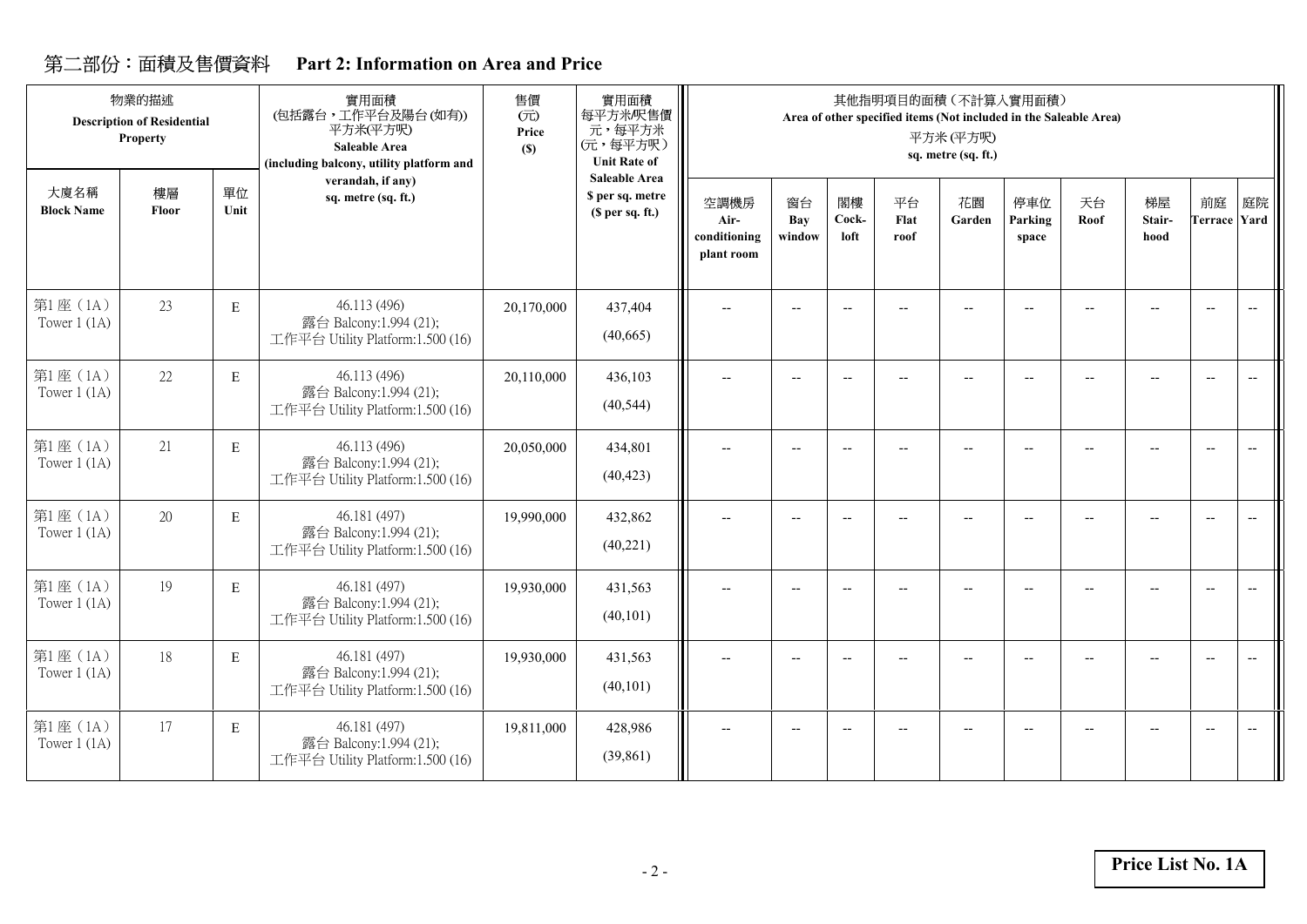|                           | 物業的描述<br><b>Description of Residential</b><br>Property |             | 實用面積<br>(包括露台,工作平台及陽台(如有))<br>平方米(平方呎)<br>Saleable Area<br>(including balcony, utility platform and | 售價<br>(元)<br>Price<br>(S) | 實用面積<br>每平方米/呎售價<br>元,每平方米<br>(元,每平方呎)<br><b>Unit Rate of</b> |                                            |                          |                          |                    | 其他指明項目的面積(不計算入實用面積)<br>Area of other specified items (Not included in the Saleable Area)<br>平方米(平方呎)<br>sq. metre (sq. ft.) |                          |                          |                          |                           |                          |
|---------------------------|--------------------------------------------------------|-------------|-----------------------------------------------------------------------------------------------------|---------------------------|---------------------------------------------------------------|--------------------------------------------|--------------------------|--------------------------|--------------------|-----------------------------------------------------------------------------------------------------------------------------|--------------------------|--------------------------|--------------------------|---------------------------|--------------------------|
| 大廈名稱<br><b>Block Name</b> | 樓層<br>Floor                                            | 單位<br>Unit  | verandah, if any)<br>sq. metre (sq. ft.)                                                            |                           | <b>Saleable Area</b><br>\$ per sq. metre<br>(\$ per sq. ft.)  | 空調機房<br>Air-<br>conditioning<br>plant room | 窗台<br>Bay<br>window      | 閣樓<br>Cock-<br>loft      | 平台<br>Flat<br>roof | 花園<br>Garden                                                                                                                | 停車位<br>Parking<br>space  | 天台<br>Roof               | 梯屋<br>Stair-<br>hood     | 前庭<br><b>Terrace Yard</b> | 庭院                       |
| 第1座(1A)<br>Tower $1$ (1A) | 16                                                     | $\mathbf E$ | 46.181 (497)<br>露台 Balcony:1.994 (21);<br>工作平台 Utility Platform:1.500 (16)                          | 19,751,000                | 427,687<br>(39,740)                                           |                                            |                          | $\overline{\phantom{a}}$ |                    |                                                                                                                             |                          |                          |                          | $\overline{\phantom{a}}$  | $\overline{\phantom{a}}$ |
| 第1座(1A)<br>Tower $1$ (1A) | 15                                                     | E           | 46.181 (497)<br>露台 Balcony:1.994 (21);<br>工作平台 Utility Platform:1.500 (16)                          | 19,694,000                | 426,452<br>(39,626)                                           | $\overline{\phantom{a}}$                   | $\overline{\phantom{a}}$ | $\overline{\phantom{a}}$ | $-$                | $\hspace{0.05cm} \ldots$                                                                                                    | --                       | $\overline{\phantom{a}}$ | $-$                      | $\overline{\phantom{m}}$  | $\overline{\phantom{m}}$ |
| 第1座(1A)<br>Tower $1$ (1A) | 12                                                     | ${\bf E}$   | 46.181 (497)<br>露台 Balcony:1.994 (21);<br>工作平台 Utility Platform:1.500 (16)                          | 19,635,000                | 425,175<br>(39, 507)                                          |                                            | $\overline{\phantom{a}}$ | $\overline{a}$           | $-$                | $\overline{\phantom{a}}$                                                                                                    |                          |                          | $\overline{a}$           | $\overline{\phantom{a}}$  |                          |
| 第1座(1A)<br>Tower $1$ (1A) | 11                                                     | ${\bf E}$   | 46.181 (497)<br>露台 Balcony:1.994 (21);<br>工作平台 Utility Platform:1.500 (16)                          | 19,576,000                | 423,897<br>(39, 388)                                          | $\overline{\phantom{a}}$                   | $-$                      | $\overline{\phantom{a}}$ | $\overline{a}$     | $\overline{a}$                                                                                                              | $\overline{\phantom{a}}$ | $\overline{a}$           | $\overline{\phantom{a}}$ | $\overline{\phantom{a}}$  | $\overline{\phantom{a}}$ |
| 第1座(1A)<br>Tower $1$ (1A) | 10                                                     | $\mathbf E$ | 46.181 (497)<br>露台 Balcony:1.994 (21);<br>工作平台 Utility Platform:1.500 (16)                          | 19,518,000                | 422,641<br>(39,272)                                           | $\overline{\phantom{a}}$                   | $\overline{a}$           | $\overline{\phantom{a}}$ | $\overline{a}$     | $\overline{\phantom{a}}$                                                                                                    | $-$                      |                          | $\overline{a}$           | $\overline{\phantom{m}}$  | $\overline{\phantom{m}}$ |
| 第1座(1A)<br>Tower $1$ (1A) | $8\,$                                                  | E           | 46.181 (497)<br>露台 Balcony:1.994 (21);<br>工作平台 Utility Platform:1.500 (16)                          | 19,459,000                | 421,364<br>(39, 153)                                          | $\overline{\phantom{a}}$                   | $\sim$                   | $\overline{a}$           |                    | $-$                                                                                                                         |                          |                          | $-$                      | $\overline{a}$            |                          |
| 第1座(1A)<br>Tower $1$ (1A) | $\overline{7}$                                         | E           | 46.181 (497)<br>露台 Balcony:1.994 (21);<br>工作平台 Utility Platform:1.500 (16)                          | 19,343,000                | 418,852<br>(38,920)                                           | $\overline{a}$                             | $-$                      | $\overline{\phantom{m}}$ |                    |                                                                                                                             |                          |                          | $-$                      | $\overline{\phantom{a}}$  | $-$                      |
| 第1座(1A)<br>Tower $1$ (1A) | 6                                                      | E           | 46.181 (497)<br>露台 Balcony:1.994 (21);<br>工作平台 Utility Platform:1.500 (16)                          | 19,286,000                | 417,618<br>(38, 805)                                          |                                            |                          | $\overline{a}$           |                    | $\overline{\phantom{a}}$                                                                                                    |                          |                          | $-$                      | $\overline{\phantom{a}}$  | $\overline{\phantom{a}}$ |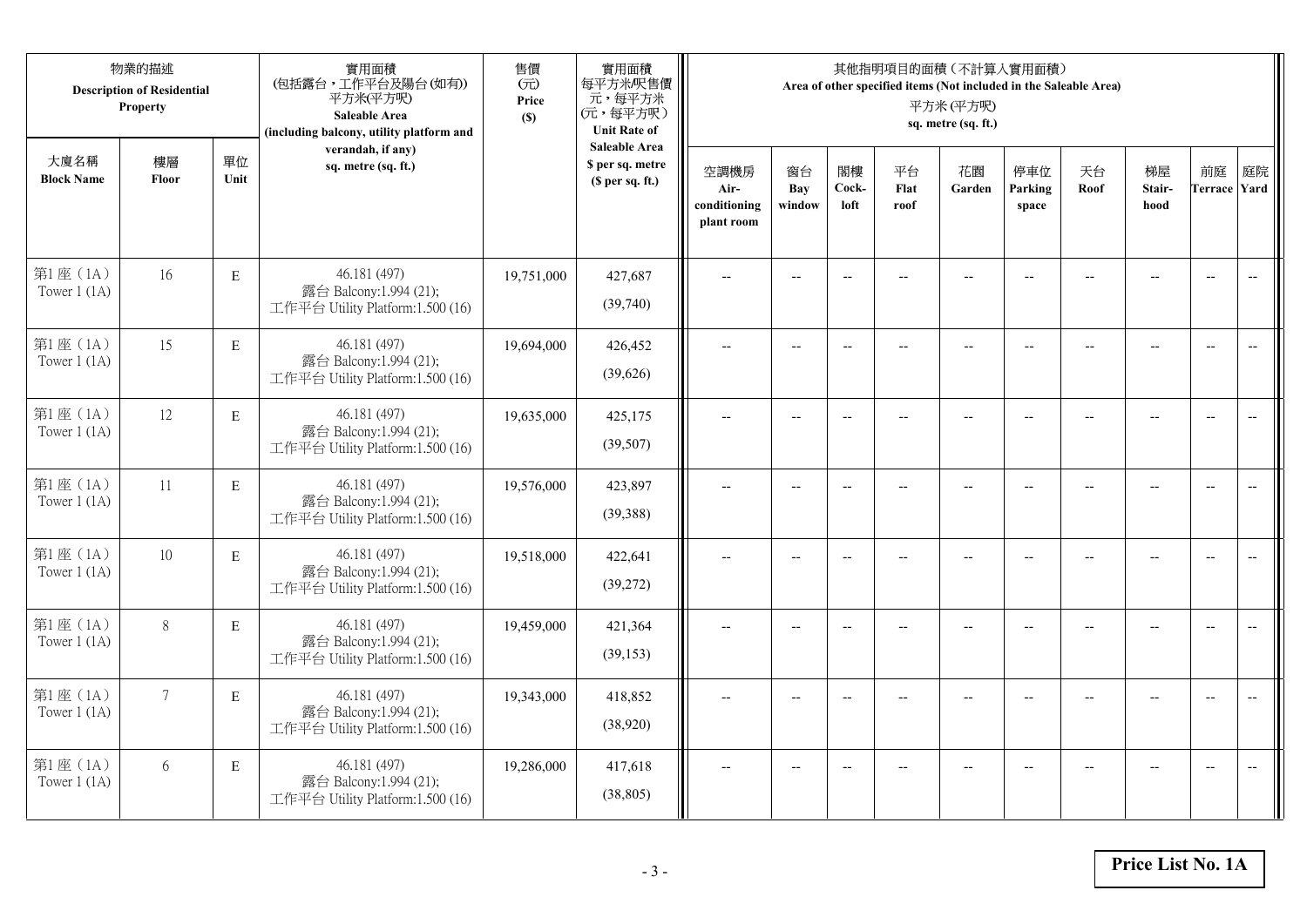|                            | 物業的描述<br><b>Description of Residential</b><br>Property |             | 實用面積<br>(包括露台,工作平台及陽台(如有))<br>平方米(平方呎)<br>Saleable Area<br>(including balcony, utility platform and | 售價<br>(元)<br>Price<br>(S) | 實用面積<br>每平方米/呎售價<br>元,每平方米<br>(元,每平方呎)<br><b>Unit Rate of</b> |                                            |                          |                          |                    | 其他指明項目的面積 (不計算入實用面積)<br>Area of other specified items (Not included in the Saleable Area)<br>平方米(平方呎)<br>sq. metre (sq. ft.) |                          |                |                      |                           |                          |
|----------------------------|--------------------------------------------------------|-------------|-----------------------------------------------------------------------------------------------------|---------------------------|---------------------------------------------------------------|--------------------------------------------|--------------------------|--------------------------|--------------------|------------------------------------------------------------------------------------------------------------------------------|--------------------------|----------------|----------------------|---------------------------|--------------------------|
| 大廈名稱<br><b>Block Name</b>  | 樓層<br>Floor                                            | 單位<br>Unit  | verandah, if any)<br>sq. metre (sq. ft.)                                                            |                           | <b>Saleable Area</b><br>\$ per sq. metre<br>(\$ per sq. ft.)  | 空調機房<br>Air-<br>conditioning<br>plant room | 窗台<br>Bay<br>window      | 閣樓<br>Cock-<br>loft      | 平台<br>Flat<br>roof | 花園<br>Garden                                                                                                                 | 停車位<br>Parking<br>space  | 天台<br>Roof     | 梯屋<br>Stair-<br>hood | 前庭<br><b>Terrace Yard</b> | 庭院                       |
| 第1座 (1B)<br>Tower $1$ (1B) | 23                                                     | D           | 44.658 (481)<br>露台 Balcony:2.000 (22);<br>工作平台 Utility Platform:1.500 (16)                          | 18,581,000                | 416,073<br>(38,630)                                           |                                            |                          | $-$                      |                    |                                                                                                                              |                          |                |                      | $\overline{\phantom{a}}$  | $\overline{\phantom{a}}$ |
| 第1座 (1B)<br>Tower $1$ (1B) | 23                                                     | $\mathbf E$ | 48.642 (524)<br>露台 Balcony:2.000 (22);<br>工作平台 Utility Platform:1.500 (16)                          | 20,353,000                | 418,424<br>(38, 842)                                          | $\overline{a}$                             | $\overline{\phantom{a}}$ | $\overline{\phantom{a}}$ | $-$                | $\overline{\phantom{a}}$                                                                                                     | $-$                      | $-$            | $\overline{a}$       | $\overline{a}$            | $\overline{\phantom{a}}$ |
| 第1座(1B)<br>Tower $1$ (1B)  | 22                                                     | D           | 44.658 (481)<br>露台 Balcony:2.000 (22);<br>工作平台 Utility Platform:1.500 (16)                          | 18,526,000                | 414,842<br>(38,516)                                           |                                            | $\overline{a}$           | $\overline{\phantom{a}}$ | $\overline{a}$     | $\overline{a}$                                                                                                               |                          |                | $\overline{a}$       | $\overline{a}$            |                          |
| 第1座(1B)<br>Tower $1(1B)$   | 22                                                     | $\mathbf E$ | 48.642 (524)<br>露台 Balcony:2.000 (22);<br>工作平台 Utility Platform:1.500 (16)                          | 20,251,000                | 416,327<br>(38, 647)                                          | $\overline{a}$                             | $-$                      | $-$                      | $\overline{a}$     | $\overline{\phantom{a}}$                                                                                                     | $\overline{\phantom{a}}$ |                | $\overline{a}$       | $\overline{a}$            | $\overline{\phantom{m}}$ |
| 第1座(1B)<br>Tower $1$ (1B)  | 21                                                     | D           | 44.658 (481)<br>露台 Balcony:2.000 (22);<br>工作平台 Utility Platform:1.500 (16)                          | 18,470,000                | 413,588<br>(38, 399)                                          | $\overline{a}$                             | $\overline{\phantom{a}}$ | $\overline{\phantom{a}}$ | $\qquad \qquad -$  | $\overline{\phantom{m}}$                                                                                                     | $-$                      | $\overline{a}$ | $-$                  | $\overline{\phantom{m}}$  | $\overline{\phantom{m}}$ |
| 第1座 (1B)<br>Tower $1$ (1B) | 21                                                     | E           | 48.642 (524)<br>露台 Balcony:2.000 (22);<br>工作平台 Utility Platform:1.500 (16)                          | 19,953,000                | 410,201<br>(38,078)                                           |                                            | $-$                      | $-$                      |                    |                                                                                                                              |                          |                | $-$                  | $\overline{a}$            | $-$                      |
| 第1座(1B)<br>Tower $1$ (1B)  | 20                                                     | D           | 44.658 (481)<br>露台 Balcony:2.000 (22);<br>工作平台 Utility Platform:1.500 (16)                          | 18,415,000                | 412,356<br>(38, 285)                                          | $\sim$                                     | $-$                      | $\overline{\phantom{a}}$ |                    | $\sim$                                                                                                                       |                          |                | $\overline{a}$       | $-$                       | $\overline{a}$           |
| 第1座 (1B)<br>Tower $1$ (1B) | 20                                                     | E           | 48.571 (523)<br>露台 Balcony:2.000 (22);<br>工作平台 Utility Platform:1.500 (16)                          | 19,854,000                | 408,762<br>(37,962)                                           |                                            | $-$                      |                          |                    | --                                                                                                                           |                          |                |                      | $\overline{\phantom{a}}$  | $-$                      |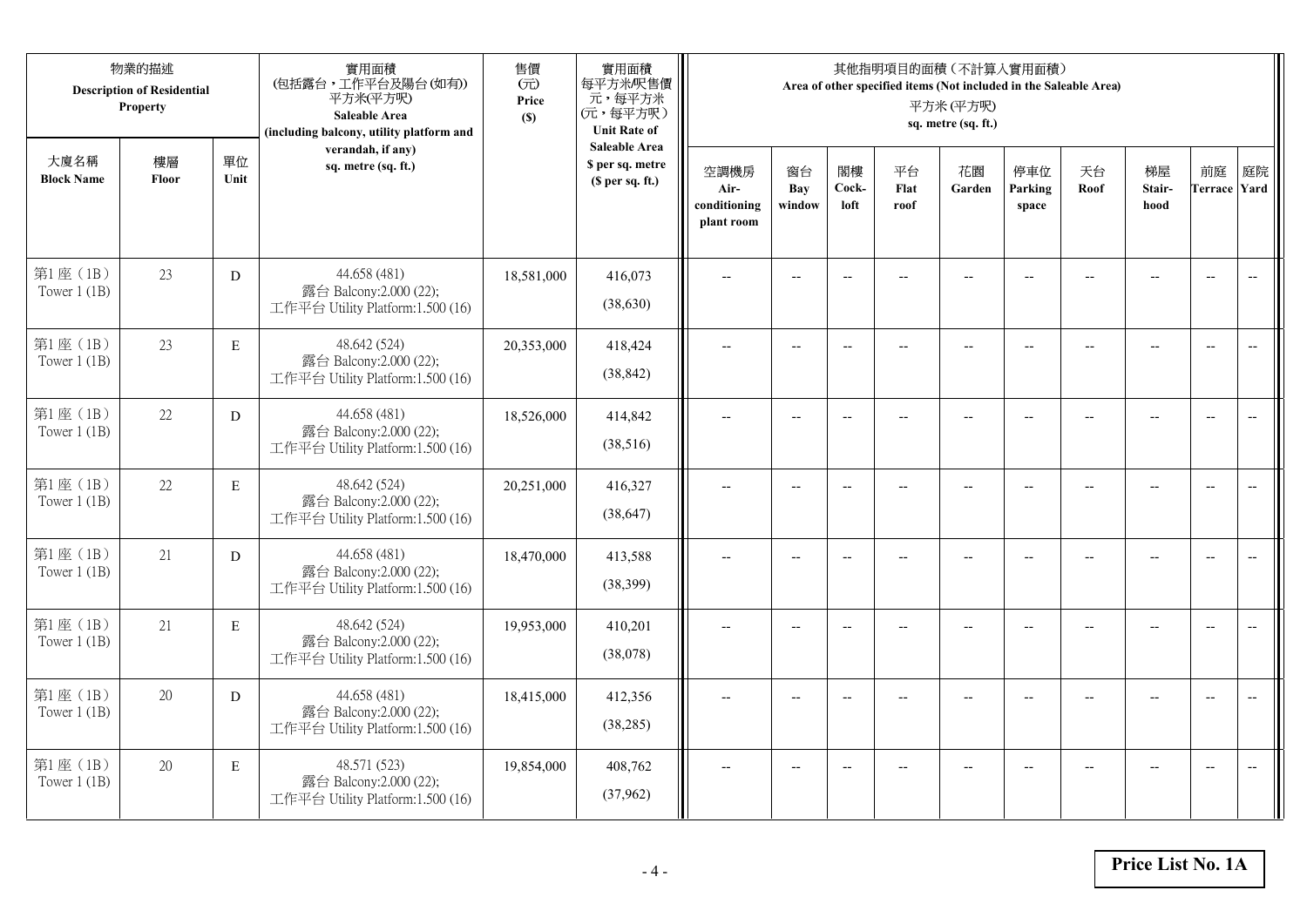|                            | 物業的描述<br><b>Description of Residential</b><br>Property |             | 實用面積<br>(包括露台,工作平台及陽台(如有))<br>平方米(平方呎)<br>Saleable Area<br>(including balcony, utility platform and | 售價<br>(元)<br>Price<br>(S) | 實用面積<br>每平方米/呎售價<br>元,每平方米<br>(元,每平方呎)<br><b>Unit Rate of</b>          |                                            |                          |                          |                          | 其他指明項目的面積 (不計算入實用面積)<br>Area of other specified items (Not included in the Saleable Area)<br>平方米(平方呎)<br>sq. metre (sq. ft.) |                          |                |                          |                           |                          |
|----------------------------|--------------------------------------------------------|-------------|-----------------------------------------------------------------------------------------------------|---------------------------|------------------------------------------------------------------------|--------------------------------------------|--------------------------|--------------------------|--------------------------|------------------------------------------------------------------------------------------------------------------------------|--------------------------|----------------|--------------------------|---------------------------|--------------------------|
| 大廈名稱<br><b>Block Name</b>  | 樓層<br>Floor                                            | 單位<br>Unit  | verandah, if any)<br>sq. metre (sq. ft.)                                                            |                           | <b>Saleable Area</b><br>\$ per sq. metre<br>(S <sub>per</sub> sq. ft.) | 空調機房<br>Air-<br>conditioning<br>plant room | 窗台<br>Bay<br>window      | 閣樓<br>Cock-<br>loft      | 平台<br>Flat<br>roof       | 花園<br>Garden                                                                                                                 | 停車位<br>Parking<br>space  | 天台<br>Roof     | 梯屋<br>Stair-<br>hood     | 前庭<br><b>Terrace Yard</b> | 庭院                       |
| 第1座(1B)<br>Tower $1$ (1B)  | 19                                                     | D           | 44.658 (481)<br>露台 Balcony:2.000 (22);<br>工作平台 Utility Platform:1.500 (16)                          | 18,360,000                | 411,125<br>(38,170)                                                    |                                            |                          | $\overline{a}$           |                          |                                                                                                                              |                          |                |                          | $\overline{a}$            | $\overline{\phantom{a}}$ |
| 第1座 (1B)<br>Tower $1$ (1B) | 19                                                     | $\mathbf E$ | 48.571 (523)<br>露台 Balcony:2.000 (22);<br>工作平台 Utility Platform:1.500 (16)                          | 19,755,000                | 406,724<br>(37, 772)                                                   | $\overline{\phantom{a}}$                   | $\overline{\phantom{a}}$ | $\overline{a}$           | $\overline{a}$           | $\overline{a}$                                                                                                               | $-$                      |                | $\overline{a}$           | $-$                       |                          |
| 第1座 (1B)<br>Tower $1$ (1B) | 18                                                     | D           | 44.658 (481)<br>露台 Balcony:2.000 (22);<br>工作平台 Utility Platform:1.500 (16)                          | 18,360,000                | 411,125<br>(38,170)                                                    |                                            | $\overline{\phantom{a}}$ | $-$                      | $-$                      | $-$                                                                                                                          |                          |                | $\overline{\phantom{a}}$ | $\overline{\phantom{a}}$  |                          |
| 第1座 (1B)<br>Tower $1$ (1B) | 18                                                     | $\mathbf E$ | 48.571 (523)<br>露台 Balcony:2.000 (22);<br>工作平台 Utility Platform:1.500 (16)                          | 19,755,000                | 406,724<br>(37,772)                                                    | $-$                                        | $-$                      | $\overline{\phantom{a}}$ | $\overline{\phantom{a}}$ | $-$                                                                                                                          | $\overline{\phantom{a}}$ | $\overline{a}$ | --                       | $-$                       | $\overline{\phantom{m}}$ |
| 第1座(1B)<br>Tower $1$ (1B)  | 17                                                     | D           | 44.658 (481)<br>露台 Balcony:2.000 (22);<br>工作平台 Utility Platform:1.500 (16)                          | 18,251,000                | 408,684<br>(37, 944)                                                   | $\sim$                                     | $\overline{a}$           | $\overline{a}$           | $\sim$                   | $-$                                                                                                                          | $\overline{a}$           |                | $\overline{a}$           | $\overline{\phantom{a}}$  | $\overline{\phantom{a}}$ |
| 第1座(1B)<br>Tower $1$ (1B)  | 17                                                     | $\,$ E      | 48.571 (523)<br>露台 Balcony:2.000 (22);<br>工作平台 Utility Platform:1.500 (16)                          | 19,560,000                | 402,709<br>(37, 400)                                                   | $\overline{\phantom{a}}$                   | $\overline{a}$           | $\overline{\phantom{a}}$ |                          | $-$                                                                                                                          | $-$                      | $-$            | $\overline{a}$           | $\overline{\phantom{a}}$  | $\sim$                   |
| 第1座 (1B)<br>Tower $1(1B)$  | 16                                                     | D           | 44.658 (481)<br>露台 Balcony:2.000 (22);<br>工作平台 Utility Platform:1.500 (16)                          | 18,196,000                | 407,452<br>(37, 830)                                                   |                                            |                          |                          |                          |                                                                                                                              |                          |                |                          | $\overline{\phantom{a}}$  | $\overline{\phantom{a}}$ |
| 第1座 (1B)<br>Tower $1$ (1B) | 16                                                     | $\mathbf E$ | 48.571 (523)<br>露台 Balcony:2.000 (22);<br>工作平台 Utility Platform:1.500 (16)                          | 19,501,000                | 401,495<br>(37, 287)                                                   | $\overline{\phantom{a}}$                   | $-$                      | $-$                      |                          | $\overline{a}$                                                                                                               | $-$                      |                | $-$                      | $-$                       | $\overline{\phantom{a}}$ |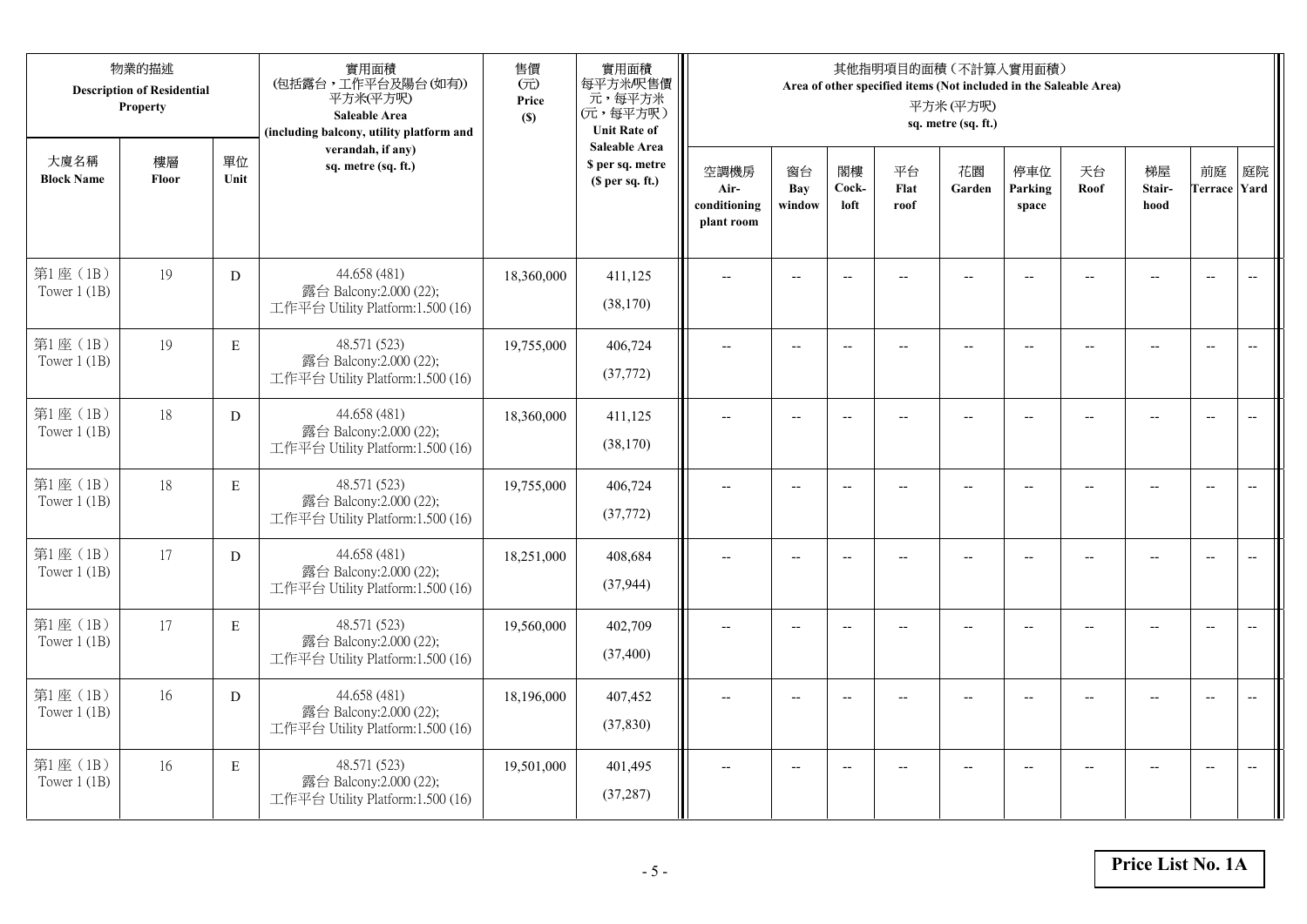|                            | 物業的描述<br><b>Description of Residential</b><br>Property |             | 實用面積<br>(包括露台,工作平台及陽台(如有))<br>平方米(平方呎)<br>Saleable Area<br>(including balcony, utility platform and | 售價<br>(元)<br>Price<br>(S) | 實用面積<br>每平方米/呎售價<br>元,每平方米<br>(元,每平方呎)<br><b>Unit Rate of</b>          |                                            |                          |                          |                          | 其他指明項目的面積 (不計算入實用面積)<br>Area of other specified items (Not included in the Saleable Area)<br>平方米(平方呎)<br>sq. metre (sq. ft.) |                          |                |                          |                           |                          |
|----------------------------|--------------------------------------------------------|-------------|-----------------------------------------------------------------------------------------------------|---------------------------|------------------------------------------------------------------------|--------------------------------------------|--------------------------|--------------------------|--------------------------|------------------------------------------------------------------------------------------------------------------------------|--------------------------|----------------|--------------------------|---------------------------|--------------------------|
| 大廈名稱<br><b>Block Name</b>  | 樓層<br>Floor                                            | 單位<br>Unit  | verandah, if any)<br>sq. metre (sq. ft.)                                                            |                           | <b>Saleable Area</b><br>\$ per sq. metre<br>(S <sub>per</sub> sq. ft.) | 空調機房<br>Air-<br>conditioning<br>plant room | 窗台<br>Bay<br>window      | 閣樓<br>Cock-<br>loft      | 平台<br>Flat<br>roof       | 花園<br>Garden                                                                                                                 | 停車位<br>Parking<br>space  | 天台<br>Roof     | 梯屋<br>Stair-<br>hood     | 前庭<br><b>Terrace Yard</b> | 庭院                       |
| 第1座(1B)<br>Tower $1$ (1B)  | 15                                                     | D           | 44.658 (481)<br>露台 Balcony:2.000 (22);<br>工作平台 Utility Platform:1.500 (16)                          | 18,143,000                | 406,265<br>(37,719)                                                    |                                            |                          | $\overline{a}$           |                          |                                                                                                                              |                          |                |                          | $\overline{a}$            | $\overline{\phantom{a}}$ |
| 第1座(1B)<br>Tower $1$ (1B)  | 15                                                     | E           | 48.571 (523)<br>露台 Balcony:2.000 (22);<br>工作平台 Utility Platform:1.500 (16)                          | 19,443,000                | 400,301<br>(37,176)                                                    | $\overline{\phantom{a}}$                   | $\overline{\phantom{a}}$ | $\overline{a}$           |                          | $\overline{a}$                                                                                                               | $-$                      |                | $\overline{a}$           | $-$                       |                          |
| 第1座(1B)<br>Tower $1$ (1B)  | 12                                                     | D           | 44.658 (481)<br>露台 Balcony:2.000 (22);<br>工作平台 Utility Platform:1.500 (16)                          | 18,088,000                | 405,034<br>(37,605)                                                    |                                            | $\overline{\phantom{a}}$ | $-$                      | $-$                      | $-$                                                                                                                          |                          |                | $\overline{\phantom{a}}$ | $\overline{\phantom{a}}$  |                          |
| 第1座(1B)<br>Tower $1$ (1B)  | 12                                                     | $\mathbf E$ | 48.571 (523)<br>露台 Balcony:2.000 (22);<br>工作平台 Utility Platform:1.500 (16)                          | 19,384,000                | 399,086<br>(37,063)                                                    | $-$                                        | $\overline{\phantom{m}}$ | $\overline{\phantom{a}}$ | $\overline{\phantom{a}}$ | $-$                                                                                                                          | $\overline{\phantom{a}}$ | $\overline{a}$ | --                       | $-$                       | $\overline{\phantom{m}}$ |
| 第1座 (1B)<br>Tower $1$ (1B) | 11                                                     | D           | 44.658 (481)<br>露台 Balcony:2.000 (22);<br>工作平台 Utility Platform:1.500 (16)                          | 18,033,000                | 403,802<br>(37, 491)                                                   | $\sim$                                     | $\overline{a}$           | $\overline{a}$           | $\overline{a}$           | $-$                                                                                                                          | $\overline{a}$           |                | $\overline{a}$           | $\overline{\phantom{a}}$  | $\overline{\phantom{a}}$ |
| 第1座(1B)<br>Tower $1$ (1B)  | 11                                                     | $\,$ E      | 48.571 (523)<br>露台 Balcony:2.000 (22);<br>工作平台 Utility Platform:1.500 (16)                          | 19,326,000                | 397,892<br>(36,952)                                                    | $\overline{\phantom{a}}$                   | $\overline{a}$           | $-$                      |                          | $-$                                                                                                                          | $-$                      | $-$            | $-$                      | $\overline{\phantom{a}}$  | $\sim$                   |
| 第1座 (1B)<br>Tower $1(1B)$  | 10                                                     | D           | 44.658 (481)<br>露台 Balcony:2.000 (22);<br>工作平台 Utility Platform:1.500 (16)                          | 17,979,000                | 402,593<br>(37,378)                                                    |                                            |                          |                          |                          |                                                                                                                              |                          |                |                          | $\overline{\phantom{a}}$  | $\overline{\phantom{a}}$ |
| 第1座 (1B)<br>Tower $1$ (1B) | 10                                                     | $\mathbf E$ | 48.571 (523)<br>露台 Balcony:2.000 (22);<br>工作平台 Utility Platform:1.500 (16)                          | 19,269,000                | 396,718<br>(36, 843)                                                   | $\overline{\phantom{a}}$                   | $-$                      | $-$                      |                          | $\overline{a}$                                                                                                               | $-$                      |                | $-$                      | $-$                       | $\overline{\phantom{a}}$ |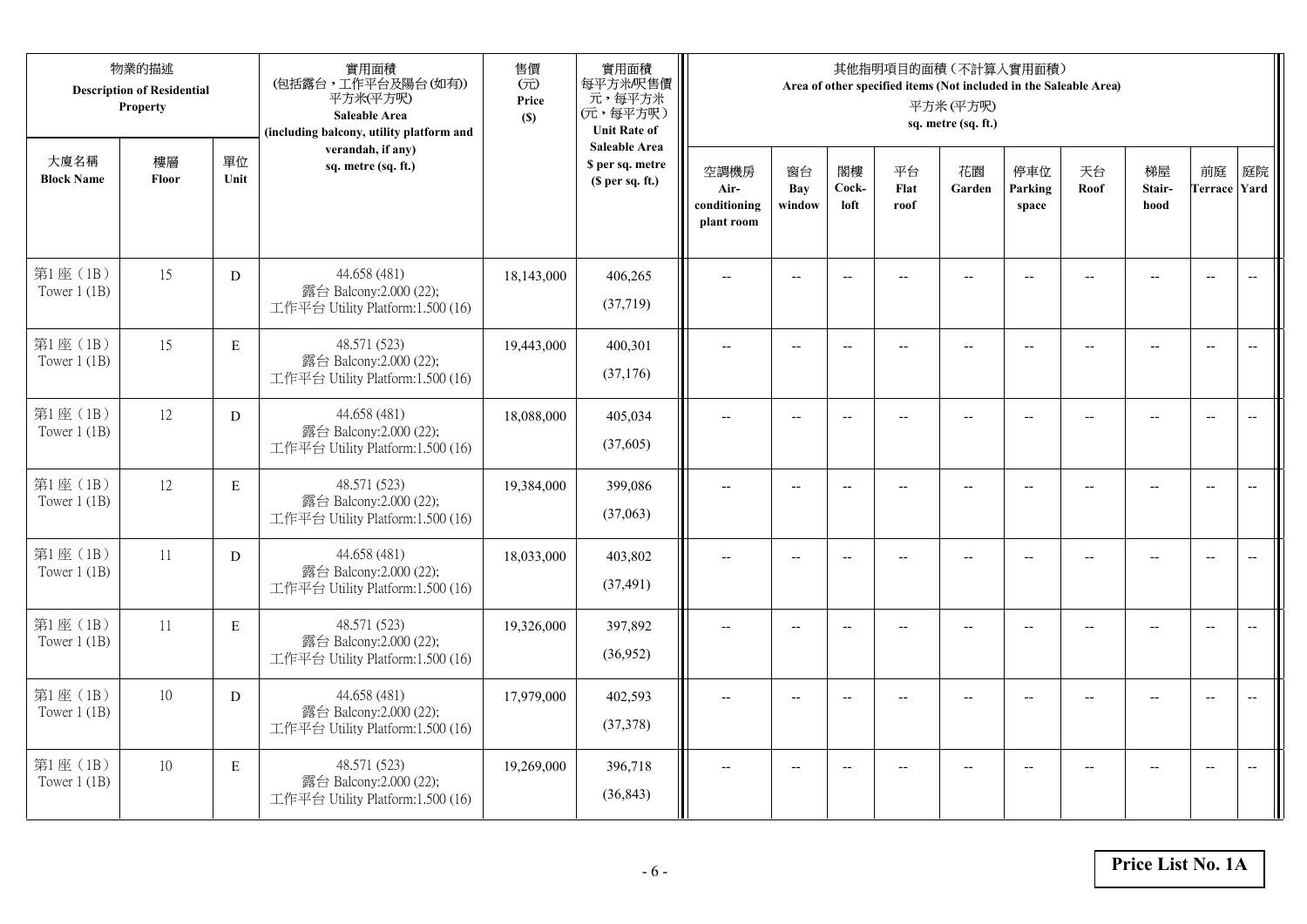|                            | 物業的描述<br><b>Description of Residential</b><br>Property |             | 實用面積<br>(包括露台,工作平台及陽台(如有))<br>平方米(平方呎)<br>Saleable Area<br>(including balcony, utility platform and | 售價<br>(元)<br>Price<br>(S) | 實用面積<br>每平方米/呎售價<br>元,每平方米<br>(元,每平方呎)<br><b>Unit Rate of</b>          |                                            |                          |                          |                          | 其他指明項目的面積 (不計算入實用面積)<br>Area of other specified items (Not included in the Saleable Area)<br>平方米(平方呎)<br>sq. metre (sq. ft.) |                          |                |                      |                           |                          |
|----------------------------|--------------------------------------------------------|-------------|-----------------------------------------------------------------------------------------------------|---------------------------|------------------------------------------------------------------------|--------------------------------------------|--------------------------|--------------------------|--------------------------|------------------------------------------------------------------------------------------------------------------------------|--------------------------|----------------|----------------------|---------------------------|--------------------------|
| 大廈名稱<br><b>Block Name</b>  | 樓層<br>Floor                                            | 單位<br>Unit  | verandah, if any)<br>sq. metre (sq. ft.)                                                            |                           | <b>Saleable Area</b><br>\$ per sq. metre<br>(S <sub>per</sub> sq. ft.) | 空調機房<br>Air-<br>conditioning<br>plant room | 窗台<br>Bay<br>window      | 閣樓<br>Cock-<br>loft      | 平台<br>Flat<br>roof       | 花園<br>Garden                                                                                                                 | 停車位<br>Parking<br>space  | 天台<br>Roof     | 梯屋<br>Stair-<br>hood | 前庭<br><b>Terrace Yard</b> | 庭院                       |
| 第1座(1B)<br>Tower $1$ (1B)  | $8\,$                                                  | D           | 44.658 (481)<br>露台 Balcony:2.000 (22);<br>工作平台 Utility Platform:1.500 (16)                          | 17,925,000                | 401,384<br>(37,266)                                                    |                                            |                          | $\overline{\phantom{a}}$ |                          |                                                                                                                              |                          |                |                      | $\overline{a}$            | $\overline{\phantom{a}}$ |
| 第1座(1B)<br>Tower $1$ (1B)  | $8\,$                                                  | E           | 48.571 (523)<br>露台 Balcony:2.000 (22);<br>工作平台 Utility Platform:1.500 (16)                          | 19,211,000                | 395,524<br>(36, 732)                                                   | $\overline{\phantom{a}}$                   | $\overline{\phantom{a}}$ | $\overline{\phantom{a}}$ |                          | $\overline{\phantom{a}}$                                                                                                     | $-$                      |                | $\overline{a}$       | $-$                       |                          |
| 第1座(1B)<br>Tower $1$ (1B)  | $7\overline{ }$                                        | D           | 44.658 (481)<br>露台 Balcony:2.000 (22);<br>工作平台 Utility Platform:1.500 (16)                          | 17,819,000                | 399,010<br>(37,046)                                                    |                                            | $\overline{\phantom{a}}$ | $-$                      | $-$                      | $-$                                                                                                                          |                          |                | $\overline{a}$       | $\overline{\phantom{a}}$  |                          |
| 第1座(1B)<br>Tower $1$ (1B)  | $7\overline{ }$                                        | $\mathbf E$ | 48.571 (523)<br>露台 Balcony:2.000 (22);<br>工作平台 Utility Platform:1.500 (16)                          | 19,098,000                | 393,198<br>(36,516)                                                    | $-$                                        | $-$                      | $\overline{\phantom{a}}$ | $\overline{\phantom{a}}$ | $-$                                                                                                                          | $\overline{\phantom{a}}$ | $\overline{a}$ | --                   | $-$                       | $\overline{\phantom{m}}$ |
| 第1座 (1B)<br>Tower $1$ (1B) | 6                                                      | D           | 44.658 (481)<br>露台 Balcony:2.000 (22);<br>工作平台 Utility Platform:1.500 (16)                          | 17,765,000                | 397,801<br>(36,933)                                                    | $\sim$                                     | $\overline{a}$           | $\overline{a}$           | $\overline{a}$           | $\overline{\phantom{a}}$                                                                                                     | $\overline{a}$           |                | $\overline{a}$       | $\overline{\phantom{a}}$  | $\overline{\phantom{a}}$ |
| 第1座 (1B)<br>Tower $1$ (1B) | 6                                                      | E           | 48.571 (523)<br>露台 Balcony:2.000 (22);<br>工作平台 Utility Platform:1.500 (16)                          | 19,040,000                | 392,003<br>(36, 405)                                                   | $\overline{\phantom{a}}$                   | $\overline{a}$           | $\overline{\phantom{a}}$ |                          | $\sim$                                                                                                                       | $-$                      | $-$            | $\overline{a}$       | $\overline{\phantom{a}}$  | $\sim$                   |
| 第2座 (2A)<br>Tower 2 (2A)   | 28                                                     | E           | 31.726 (341)<br>露台 Balcony:1.993 (21);<br>工作平台 Utility Platform:-- (--)                             | 14,159,000                | 446,290<br>(41,522)                                                    |                                            |                          |                          |                          |                                                                                                                              |                          |                |                      | $\overline{\phantom{a}}$  | $\overline{\phantom{a}}$ |
| 第2座(2A)<br>Tower 2 (2A)    | 27                                                     | $\mathbf E$ | 31.726 (341)<br>露台 Balcony:1.993 (21);<br>工作平台 Utility Platform:-- (--)                             | 14,075,000                | 443,642<br>(41,276)                                                    | $\overline{\phantom{a}}$                   | $-$                      | $\overline{\phantom{a}}$ |                          | $\overline{a}$                                                                                                               | $-$                      |                | $-$                  | $-$                       | $\overline{\phantom{a}}$ |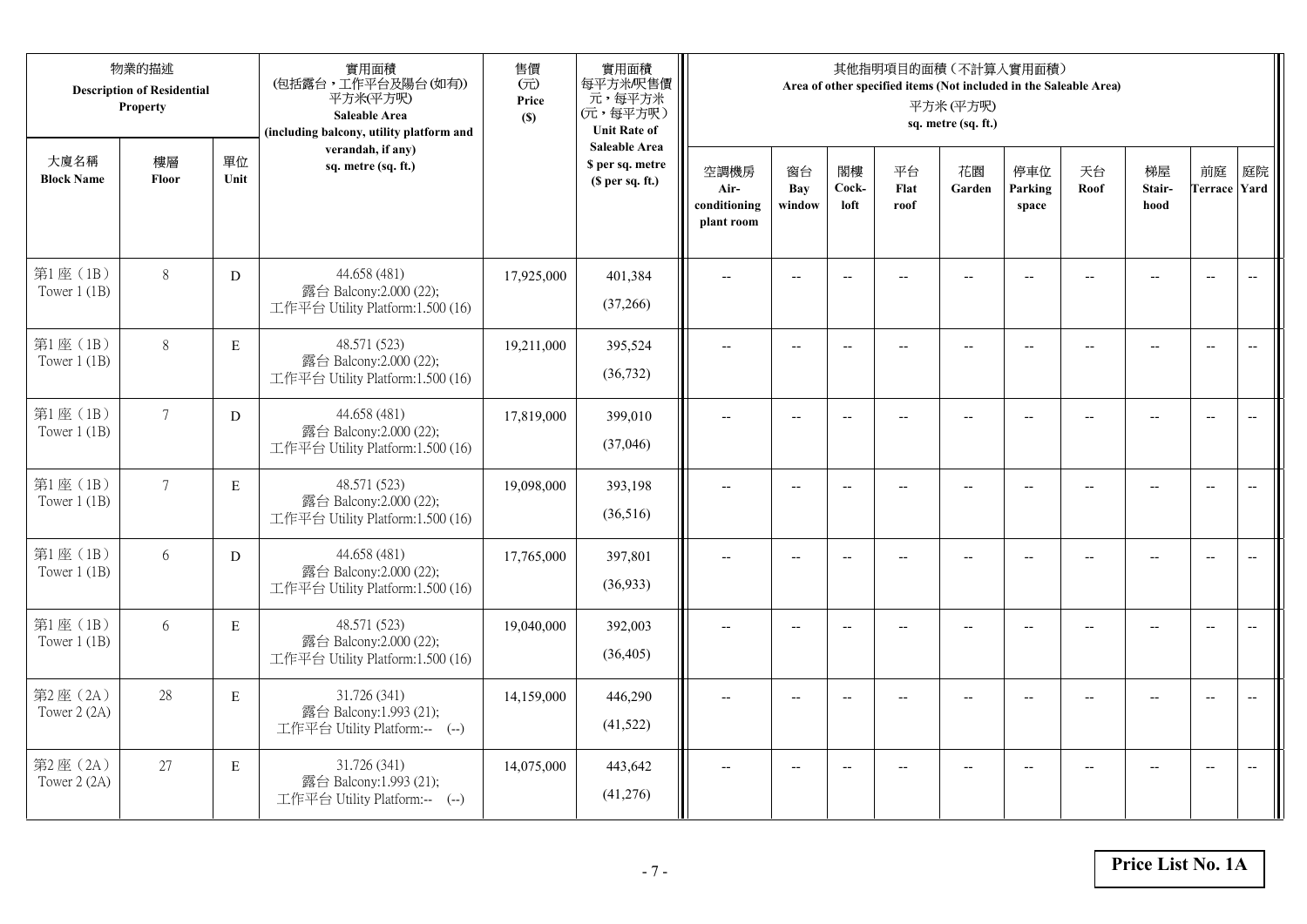|                           | 物業的描述<br><b>Description of Residential</b><br>Property |             | 實用面積<br>(包括露台,工作平台及陽台(如有))<br>平方米(平方呎)<br>Saleable Area<br>(including balcony, utility platform and | 售價<br>(元)<br>Price<br>(S) | 實用面積<br>每平方米/呎售價<br>元,每平方米<br>(元,每平方呎)<br><b>Unit Rate of</b>          |                                            |                          |                          |                          | 其他指明項目的面積 (不計算入實用面積)<br>Area of other specified items (Not included in the Saleable Area)<br>平方米(平方呎)<br>sq. metre (sq. ft.) |                          |                          |                                                     |                           |                          |
|---------------------------|--------------------------------------------------------|-------------|-----------------------------------------------------------------------------------------------------|---------------------------|------------------------------------------------------------------------|--------------------------------------------|--------------------------|--------------------------|--------------------------|------------------------------------------------------------------------------------------------------------------------------|--------------------------|--------------------------|-----------------------------------------------------|---------------------------|--------------------------|
| 大廈名稱<br><b>Block Name</b> | 樓層<br>Floor                                            | 單位<br>Unit  | verandah, if any)<br>sq. metre (sq. ft.)                                                            |                           | <b>Saleable Area</b><br>\$ per sq. metre<br>(S <sub>per</sub> sq. ft.) | 空調機房<br>Air-<br>conditioning<br>plant room | 窗台<br>Bay<br>window      | 閣樓<br>Cock-<br>loft      | 平台<br>Flat<br>roof       | 花園<br>Garden                                                                                                                 | 停車位<br>Parking<br>space  | 天台<br>Roof               | 梯屋<br>Stair-<br>hood                                | 前庭<br><b>Terrace Yard</b> | 庭院                       |
| 第2座(2A)<br>Tower 2 (2A)   | 26                                                     | ${\rm D}$   | 85.529 (921)<br>露台 Balcony:2.974 (32);<br>工作平台 Utility Platform:1.500 (16)                          | 38,564,000                | 450,888<br>(41,872)                                                    |                                            | $\overline{a}$           | $\overline{\phantom{a}}$ |                          |                                                                                                                              |                          |                          |                                                     | $\overline{a}$            | $\overline{\phantom{a}}$ |
| 第2座(2A)<br>Tower 2 (2A)   | 26                                                     | $\mathbf E$ | 31.726 (341)<br>露台 Balcony:1.993 (21);<br>工作平台 Utility Platform:-- (--)                             | 14,033,000                | 442,319<br>(41, 152)                                                   | $\overline{\phantom{a}}$                   | $\overline{\phantom{a}}$ | $\overline{\phantom{a}}$ | $\overline{a}$           | $\overline{\phantom{a}}$                                                                                                     | $-$                      | $\overline{\phantom{a}}$ | $\overline{a}$                                      | $-$                       |                          |
| 第2座(2A)<br>Tower 2 (2A)   | 25                                                     | D           | 85.529 (921)<br>露台 Balcony:2.974 (32);<br>工作平台 Utility Platform:1.500 (16)                          | 37,919,000                | 443,347<br>(41, 172)                                                   |                                            | $\overline{\phantom{a}}$ | $\overline{\phantom{a}}$ | $-$                      | $-$                                                                                                                          |                          |                          | $\overline{a}$                                      | $\overline{\phantom{a}}$  |                          |
| 第2座(2A)<br>Tower 2 (2A)   | 25                                                     | $\mathbf E$ | 31.726 (341)<br>露台 Balcony:1.993 (21);<br>工作平台 Utility Platform:-- (--)                             | 13,991,000                | 440,995<br>(41,029)                                                    | $-$                                        | $\overline{\phantom{m}}$ | $\overline{\phantom{a}}$ | $\overline{\phantom{a}}$ | $-$                                                                                                                          | $\overline{\phantom{a}}$ | $\overline{a}$           | $\hspace{0.05cm} -\hspace{0.05cm} -\hspace{0.05cm}$ | $-$                       | $\overline{\phantom{m}}$ |
| 第2座(2A)<br>Tower 2 (2A)   | 23                                                     | ${\rm D}$   | 85.529 (921)<br>露台 Balcony:2.974 (32);<br>工作平台 Utility Platform:1.500 (16)                          | 37,656,000                | 440,272<br>(40, 886)                                                   | $\sim$                                     | $\overline{a}$           | $\overline{a}$           | $\overline{a}$           | $\overline{\phantom{a}}$                                                                                                     | $\overline{a}$           |                          | $\overline{a}$                                      | $\overline{\phantom{a}}$  | $\overline{\phantom{a}}$ |
| 第2座(2A)<br>Tower 2 (2A)   | 23                                                     | E           | 31.726 (341)<br>露台 Balcony:1.993 (21);<br>工作平台 Utility Platform:-- (--)                             | 13,950,000                | 439,702<br>(40,909)                                                    | $\overline{\phantom{a}}$                   | $\overline{a}$           | $\overline{\phantom{a}}$ |                          | $\overline{a}$                                                                                                               | $\sim$                   | $-$                      | $\overline{a}$                                      | $\overline{\phantom{a}}$  | $\sim$                   |
| 第2座 (2A)<br>Tower 2 (2A)  | 22                                                     | D           | 85.529 (921)<br>露台 Balcony:2.974 (32);<br>工作平台 Utility Platform:1.500 (16)                          | 37,394,000                | 437,208<br>(40,602)                                                    |                                            |                          | $\overline{\phantom{a}}$ |                          |                                                                                                                              |                          |                          |                                                     | $\overline{\phantom{a}}$  | $\overline{\phantom{a}}$ |
| 第2座(2A)<br>Tower 2 (2A)   | 22                                                     | $\mathbf E$ | 31.726 (341)<br>露台 Balcony:1.993 (21);<br>工作平台 Utility Platform:-- (--)                             | 13,908,000                | 438,379<br>(40, 786)                                                   | $\overline{\phantom{a}}$                   | $-$                      | $\overline{\phantom{a}}$ | $\overline{a}$           | $\overline{\phantom{a}}$                                                                                                     | $-$                      |                          | $-$                                                 | $-$                       | $\overline{\phantom{a}}$ |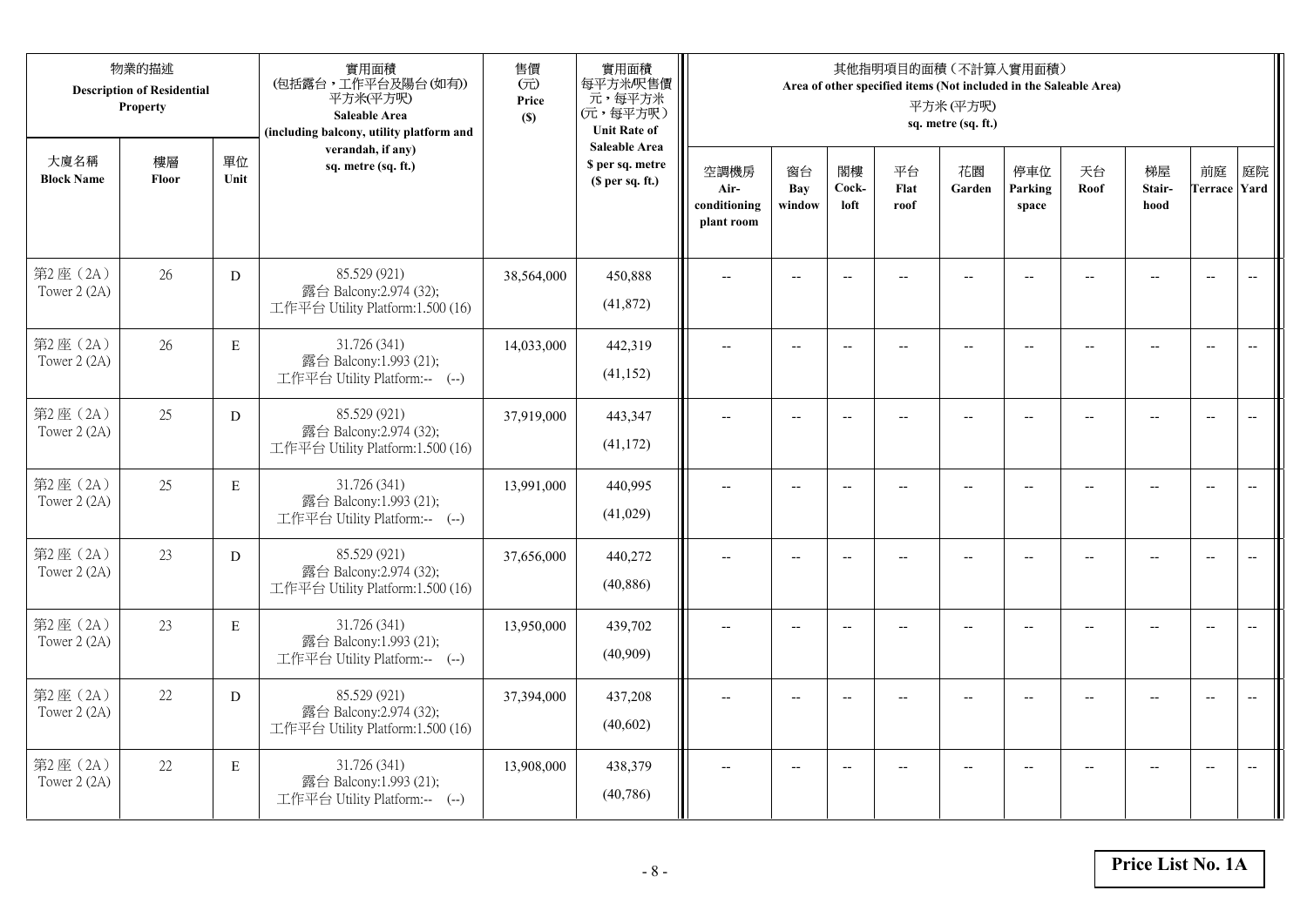|                           | 物業的描述<br><b>Description of Residential</b><br>Property |               | 實用面積<br>(包括露台,工作平台及陽台(如有))<br>平方米(平方呎)<br>Saleable Area<br>(including balcony, utility platform and | 售價<br>(元)<br>Price<br>(S) | 實用面積<br>每平方米/呎售價<br>元,每平方米<br>(元,每平方呎)<br><b>Unit Rate of</b>          |                                            |                          |                          |                          | 其他指明項目的面積 (不計算入實用面積)<br>Area of other specified items (Not included in the Saleable Area)<br>平方米(平方呎)<br>sq. metre (sq. ft.) |                          |                |                                                     |                           |                          |
|---------------------------|--------------------------------------------------------|---------------|-----------------------------------------------------------------------------------------------------|---------------------------|------------------------------------------------------------------------|--------------------------------------------|--------------------------|--------------------------|--------------------------|------------------------------------------------------------------------------------------------------------------------------|--------------------------|----------------|-----------------------------------------------------|---------------------------|--------------------------|
| 大廈名稱<br><b>Block Name</b> | 樓層<br>Floor                                            | 單位<br>Unit    | verandah, if any)<br>sq. metre (sq. ft.)                                                            |                           | <b>Saleable Area</b><br>\$ per sq. metre<br>(S <sub>per</sub> sq. ft.) | 空調機房<br>Air-<br>conditioning<br>plant room | 窗台<br>Bay<br>window      | 閣樓<br>Cock-<br>loft      | 平台<br>Flat<br>roof       | 花園<br>Garden                                                                                                                 | 停車位<br>Parking<br>space  | 天台<br>Roof     | 梯屋<br>Stair-<br>hood                                | 前庭<br><b>Terrace Yard</b> | 庭院                       |
| 第2座(2A)<br>Tower 2 (2A)   | 21                                                     | ${\rm D}$     | 85.529 (921)<br>露台 Balcony:2.974 (32);<br>工作平台 Utility Platform:1.500 (16)                          | 37,135,000                | 434,180<br>(40,320)                                                    |                                            | $\overline{a}$           | $\overline{\phantom{a}}$ |                          |                                                                                                                              |                          |                |                                                     | $\overline{a}$            | $\overline{\phantom{a}}$ |
| 第2座(2A)<br>Tower 2 (2A)   | 21                                                     | $\mathbf E$   | 31.726 (341)<br>露台 Balcony:1.993 (21);<br>工作平台 Utility Platform:-- (--)                             | 13,866,000                | 437,055<br>(40, 663)                                                   | $\overline{\phantom{a}}$                   | $\overline{\phantom{a}}$ | $\overline{\phantom{a}}$ | $\overline{a}$           | $\overline{\phantom{a}}$                                                                                                     | $-$                      |                | $\overline{a}$                                      | $-$                       |                          |
| 第2座(2A)<br>Tower 2 (2A)   | 20                                                     | D             | 85.529 (921)<br>露台 Balcony:2.974 (32);<br>工作平台 Utility Platform:1.500 (16)                          | 36,876,000                | 431,152<br>(40,039)                                                    |                                            | $\overline{\phantom{a}}$ | $\overline{\phantom{a}}$ | $-$                      | $-$                                                                                                                          |                          |                | $\overline{\phantom{a}}$                            | $\overline{\phantom{a}}$  |                          |
| 第2座(2A)<br>Tower 2 (2A)   | 20                                                     | $\mathbf E$   | 31.726 (341)<br>露台 Balcony:1.993 (21);<br>工作平台 Utility Platform:-- (--)                             | 13,825,000                | 435,762<br>(40, 543)                                                   | $-$                                        | $\overline{\phantom{m}}$ | $\overline{\phantom{a}}$ | $\overline{\phantom{a}}$ | $-$                                                                                                                          | $\overline{\phantom{a}}$ | $\overline{a}$ | $\hspace{0.05cm} -\hspace{0.05cm} -\hspace{0.05cm}$ | $-$                       | $\overline{\phantom{m}}$ |
| 第2座(2A)<br>Tower 2 (2A)   | 19                                                     | $\, {\bf B}$  | 78.200 (842)<br>露台 Balcony:2.650 (29);<br>工作平台 Utility Platform:1.500 (16)                          | 33,533,000                | 428,811<br>(39, 825)                                                   | $\sim$                                     | $\overline{a}$           | $\overline{a}$           | $\overline{a}$           | $\overline{\phantom{a}}$                                                                                                     | $\overline{a}$           |                | $\overline{a}$                                      | $\overline{\phantom{a}}$  | $\overline{\phantom{a}}$ |
| 第2座(2A)<br>Tower 2 (2A)   | 19                                                     | $\mathcal{C}$ | 79.008 (850)<br>露台 Balcony:3.299 (36);<br>工作平台 Utility Platform:1.500 (16)                          | 35,648,000                | 451,195<br>(41,939)                                                    | $\overline{\phantom{a}}$                   | $\overline{a}$           | $\overline{\phantom{a}}$ |                          | $\overline{a}$                                                                                                               | $\sim$                   | $-$            | $\overline{a}$                                      | $\overline{\phantom{a}}$  | $\sim$                   |
| 第2座 (2A)<br>Tower 2 (2A)  | 19                                                     | D             | 85.529 (921)<br>露台 Balcony:2.974 (32);<br>工作平台 Utility Platform:1.500 (16)                          | 36,693,000                | 429,012<br>(39, 840)                                                   |                                            |                          | $\overline{\phantom{a}}$ |                          |                                                                                                                              |                          |                |                                                     | $\overline{\phantom{a}}$  | $\overline{a}$           |
| 第2座(2A)<br>Tower 2 (2A)   | 19                                                     | $\mathbf E$   | 31.726 (341)<br>露台 Balcony:1.993 (21);<br>工作平台 Utility Platform:-- (--)                             | 13,783,000                | 434,439<br>(40, 419)                                                   | $\overline{\phantom{a}}$                   | $-$                      | $\overline{\phantom{a}}$ | $\overline{a}$           | $\overline{a}$                                                                                                               | $-$                      |                | $-$                                                 | $-$                       | $\overline{\phantom{a}}$ |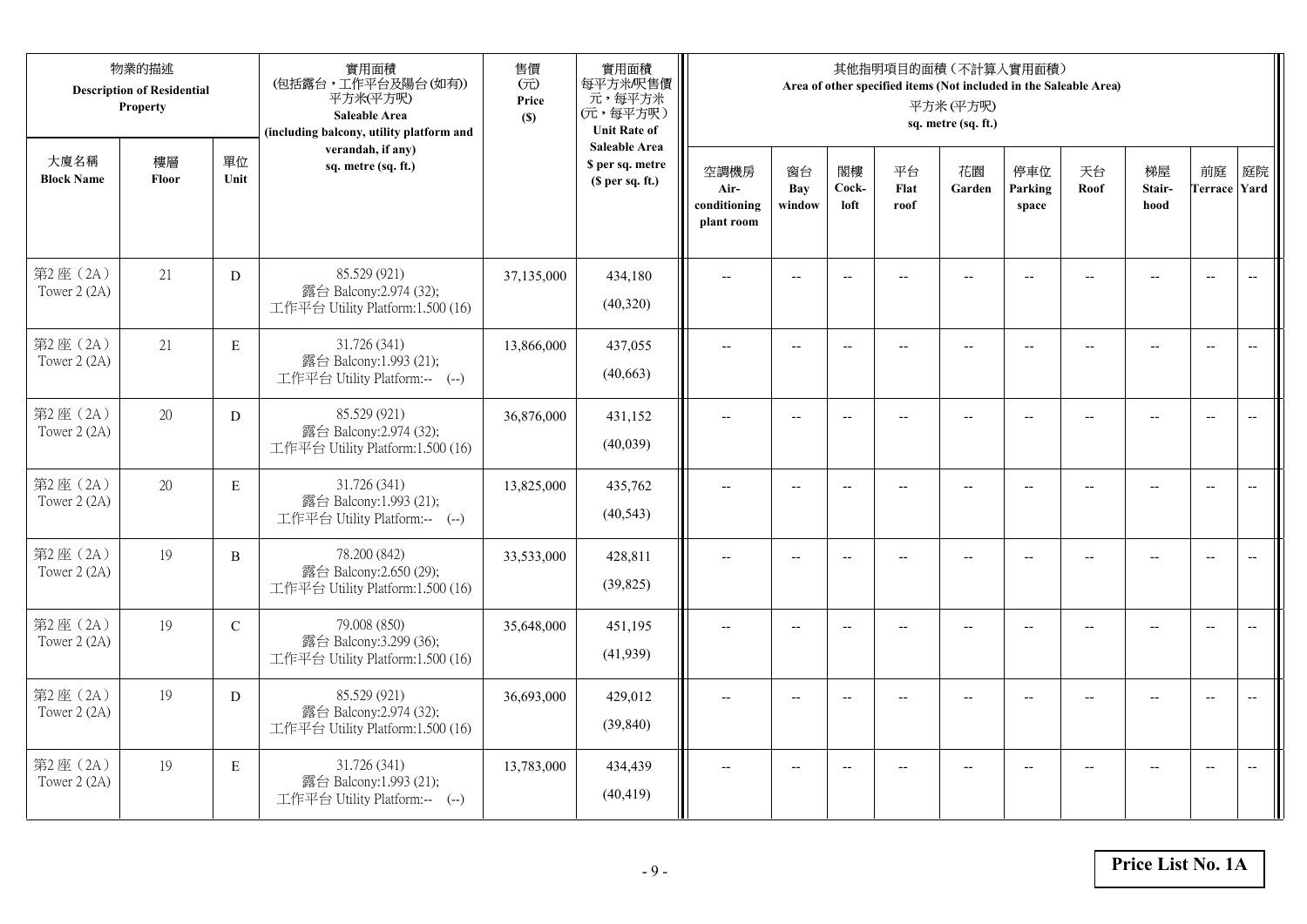|                           | 物業的描述<br><b>Description of Residential</b><br>Property |               | 實用面積<br>(包括露台,工作平台及陽台(如有))<br>平方米(平方呎)<br>Saleable Area<br>(including balcony, utility platform and | 售價<br>(元)<br>Price<br>(S) | 實用面積<br>每平方米/呎售價<br>元,每平方米<br>(元,每平方呎)<br><b>Unit Rate of</b>          |                                            |                          |                          |                          | 其他指明項目的面積 (不計算入實用面積)<br>Area of other specified items (Not included in the Saleable Area)<br>平方米(平方呎)<br>sq. metre (sq. ft.) |                          |                |                          |                           |                          |
|---------------------------|--------------------------------------------------------|---------------|-----------------------------------------------------------------------------------------------------|---------------------------|------------------------------------------------------------------------|--------------------------------------------|--------------------------|--------------------------|--------------------------|------------------------------------------------------------------------------------------------------------------------------|--------------------------|----------------|--------------------------|---------------------------|--------------------------|
| 大廈名稱<br><b>Block Name</b> | 樓層<br>Floor                                            | 單位<br>Unit    | verandah, if any)<br>sq. metre (sq. ft.)                                                            |                           | <b>Saleable Area</b><br>\$ per sq. metre<br>(S <sub>per</sub> sq. ft.) | 空調機房<br>Air-<br>conditioning<br>plant room | 窗台<br>Bay<br>window      | 閣樓<br>Cock-<br>loft      | 平台<br>Flat<br>roof       | 花園<br>Garden                                                                                                                 | 停車位<br>Parking<br>space  | 天台<br>Roof     | 梯屋<br>Stair-<br>hood     | 前庭<br><b>Terrace Yard</b> | 庭院                       |
| 第2座(2A)<br>Tower 2 (2A)   | 18                                                     | $\, {\bf B}$  | 78.200 (842)<br>露台 Balcony:2.650 (29);<br>工作平台 Utility Platform:1.500 (16)                          | 33,533,000                | 428,811<br>(39, 825)                                                   |                                            |                          | $\overline{\phantom{a}}$ |                          |                                                                                                                              |                          |                |                          | $\overline{a}$            | $\overline{\phantom{a}}$ |
| 第2座(2A)<br>Tower 2 (2A)   | 18                                                     | $\mathbf C$   | 79.008 (850)<br>露台 Balcony:3.299 (36);<br>工作平台 Utility Platform:1.500 (16)                          | 35,648,000                | 451,195<br>(41,939)                                                    | $\overline{\phantom{a}}$                   | $\overline{\phantom{a}}$ | $\overline{\phantom{a}}$ |                          | $\overline{\phantom{a}}$                                                                                                     | $-$                      |                | $\overline{a}$           | $-$                       |                          |
| 第2座(2A)<br>Tower 2 (2A)   | 18                                                     | D             | 85.529 (921)<br>露台 Balcony:2.974 (32);<br>工作平台 Utility Platform:1.500 (16)                          | 36,693,000                | 429,012<br>(39, 840)                                                   |                                            | $\overline{\phantom{a}}$ | $-$                      | $-$                      | $-$                                                                                                                          |                          |                | $\overline{\phantom{a}}$ | $\overline{\phantom{a}}$  |                          |
| 第2座(2A)<br>Tower 2 (2A)   | 18                                                     | $\mathbf E$   | 31.726 (341)<br>露台 Balcony:1.993 (21);<br>工作平台 Utility Platform:-- (--)                             | 13,783,000                | 434,439<br>(40, 419)                                                   | $-$                                        | $\overline{\phantom{m}}$ | $\overline{\phantom{a}}$ | $\overline{\phantom{a}}$ | $-$                                                                                                                          | $\overline{\phantom{a}}$ | $\overline{a}$ | --                       | $-$                       | $\overline{\phantom{m}}$ |
| 第2座(2A)<br>Tower 2 (2A)   | 17                                                     | $\, {\bf B}$  | 78.200 (842)<br>露台 Balcony:2.650 (29);<br>工作平台 Utility Platform:1.500 (16)                          | 33,069,000                | 422,877<br>(39, 274)                                                   | $\sim$                                     | $\overline{a}$           | $\overline{a}$           | $\overline{a}$           | $\overline{\phantom{a}}$                                                                                                     | $\overline{a}$           |                | $\overline{a}$           | $\overline{\phantom{a}}$  | $\overline{\phantom{a}}$ |
| 第2座(2A)<br>Tower 2 (2A)   | 17                                                     | $\mathcal{C}$ | 79.008 (850)<br>露台 Balcony:3.299 (36);<br>工作平台 Utility Platform:1.500 (16)                          | 35,294,000                | 446,714<br>(41,522)                                                    | $\overline{\phantom{a}}$                   | $\overline{a}$           | $\overline{\phantom{a}}$ |                          | $\overline{a}$                                                                                                               | $-$                      | $-$            | $\overline{a}$           | $\overline{\phantom{a}}$  | $\sim$                   |
| 第2座 (2A)<br>Tower 2 (2A)  | 17                                                     | D             | 85.529 (921)<br>露台 Balcony:2.974 (32);<br>工作平台 Utility Platform:1.500 (16)                          | 36,330,000                | 424,768<br>(39, 446)                                                   |                                            |                          | $\overline{\phantom{a}}$ |                          |                                                                                                                              |                          |                |                          | $\overline{\phantom{a}}$  | $\overline{\phantom{a}}$ |
| 第2座(2A)<br>Tower 2 (2A)   | 17                                                     | $\mathbf E$   | 31.726 (341)<br>露台 Balcony:1.993 (21);<br>工作平台 Utility Platform:-- (--)                             | 13,701,000                | 431,854<br>(40, 179)                                                   | $\overline{\phantom{a}}$                   | $-$                      | $\overline{\phantom{a}}$ |                          | $\overline{a}$                                                                                                               | $-$                      |                | $-$                      | $-$                       | $\overline{\phantom{a}}$ |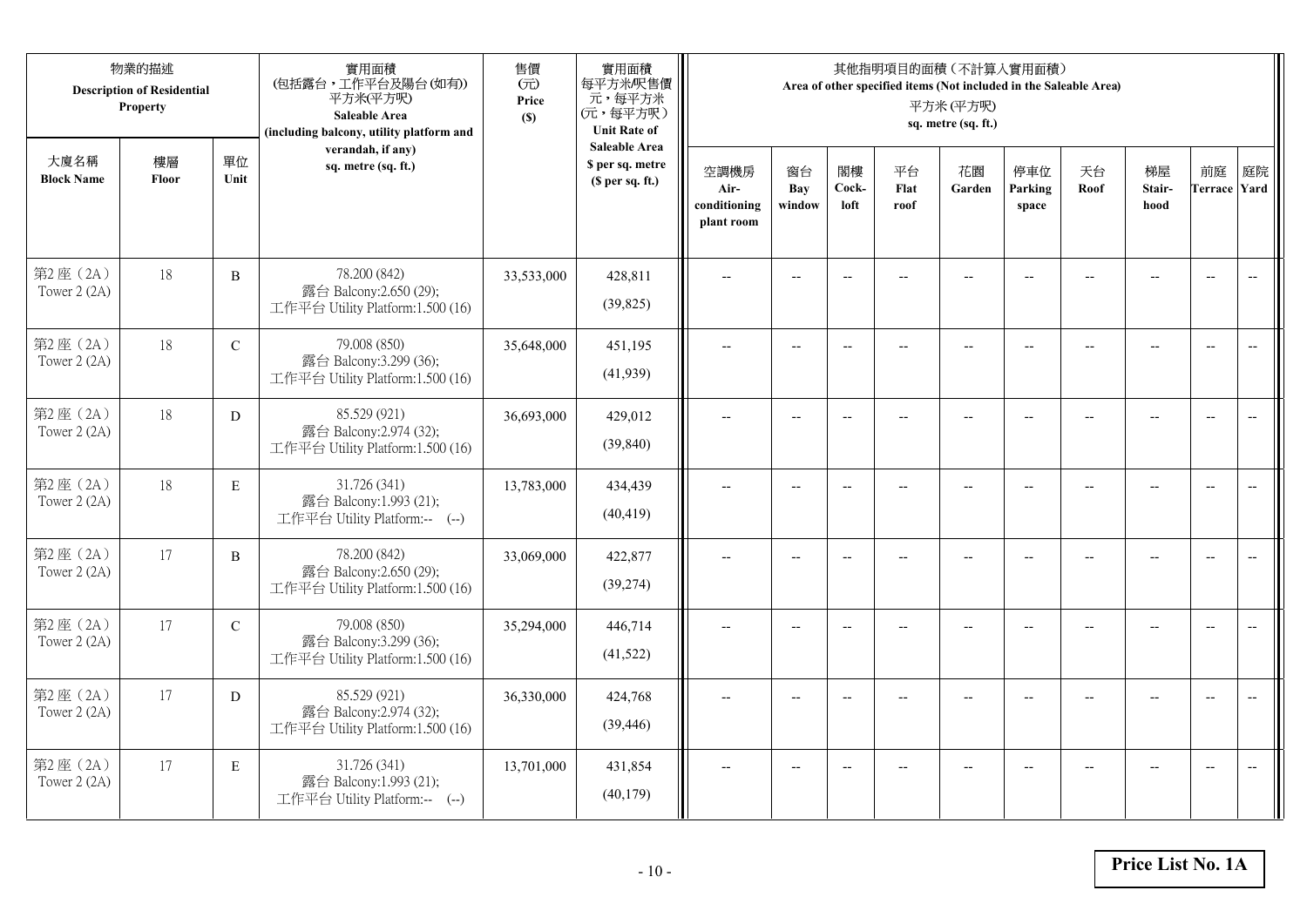|                          | 物業的描述<br><b>Description of Residential</b><br>Property<br>大廈名稱<br>樓層<br>單位 |              | 實用面積<br>(包括露台,工作平台及陽台(如有))<br>平方米(平方呎)<br>Saleable Area<br>(including balcony, utility platform and | 售價<br>(元)<br>Price<br>(S) | 實用面積<br>每平方米/呎售價<br>元,每平方米<br>(元,每平方呎)<br><b>Unit Rate of</b> |                                            | Area of other specified items (Not included in the Saleable Area) |                          |                    |                          |                         |            |                          |                           |                          |
|--------------------------|----------------------------------------------------------------------------|--------------|-----------------------------------------------------------------------------------------------------|---------------------------|---------------------------------------------------------------|--------------------------------------------|-------------------------------------------------------------------|--------------------------|--------------------|--------------------------|-------------------------|------------|--------------------------|---------------------------|--------------------------|
| <b>Block Name</b>        | Floor                                                                      | Unit         | verandah, if any)<br>sq. metre (sq. ft.)                                                            |                           | <b>Saleable Area</b><br>\$ per sq. metre<br>(\$ per sq. ft.)  | 空調機房<br>Air-<br>conditioning<br>plant room | 窗台<br>Bay<br>window                                               | 閣樓<br>Cock-<br>loft      | 平台<br>Flat<br>roof | 花園<br>Garden             | 停車位<br>Parking<br>space | 天台<br>Roof | 梯屋<br>Stair-<br>hood     | 前庭<br><b>Terrace Yard</b> | 庭院                       |
| 第2座(2A)<br>Tower $2(2A)$ | 16                                                                         | $\, {\bf B}$ | 78.200 (842)<br>露台 Balcony:2.650 (29);<br>工作平台 Utility Platform:1.500 (16)                          | 32,905,000                | 420,780<br>(39,080)                                           |                                            |                                                                   | $-$                      |                    |                          |                         |            |                          | $\overline{\phantom{a}}$  | $\overline{\phantom{a}}$ |
| 第2座(2A)<br>Tower 2 (2A)  | 16                                                                         | $\mathbf C$  | 79.008 (850)<br>露台 Balcony:3.299 (36);<br>工作平台 Utility Platform:1.500 (16)                          | 35,118,000                | 444,487<br>(41,315)                                           | $\overline{a}$                             | $\overline{\phantom{a}}$                                          | $\overline{\phantom{a}}$ | $-$                | $\overline{\phantom{a}}$ | $-$                     | $-$        | $\overline{a}$           | $\overline{a}$            | $-$                      |
| 第2座(2A)<br>Tower 2 (2A)  | 16                                                                         | D            | 85.529 (921)<br>露台 Balcony:2.974 (32);<br>工作平台 Utility Platform:1.500 (16)                          | 36,149,000                | 422,652<br>(39,250)                                           |                                            | $\overline{a}$                                                    | $\overline{\phantom{a}}$ |                    | $\overline{a}$           |                         |            |                          | $\overline{a}$            |                          |
| 第2座(2A)<br>Tower $2(2A)$ | 16                                                                         | $\mathbf E$  | 31.726 (341)<br>露台 Balcony:1.993 (21);<br>工作平台 Utility Platform:-- (--)                             | 13,660,000                | 430,562<br>(40,059)                                           | $\overline{\phantom{a}}$                   | $-$                                                               | $-$                      | $\overline{a}$     | $\overline{\phantom{a}}$ | $\overline{a}$          |            | $\overline{\phantom{a}}$ | $\overline{\phantom{a}}$  | $\overline{\phantom{m}}$ |
| 第2座 (2A)<br>Tower 2 (2A) | 15                                                                         | B            | 78.200 (842)<br>露台 Balcony:2.650 (29);<br>工作平台 Utility Platform:1.500 (16)                          | 32,741,000                | 418,683<br>(38, 885)                                          | $\overline{a}$                             | $\overline{\phantom{a}}$                                          | $\overline{\phantom{a}}$ | $\qquad \qquad -$  | $-$                      | $-$                     | --         | $-$                      | $\overline{\phantom{m}}$  | $\overline{\phantom{m}}$ |
| 第2座(2A)<br>Tower 2 (2A)  | 15                                                                         | $\mathbf C$  | 79.008 (850)<br>露台 Balcony:3.299 (36);<br>工作平台 Utility Platform:1.500 (16)                          | 34,943,000                | 442,272<br>(41,109)                                           |                                            | $-$                                                               | $-$                      |                    |                          |                         |            | $-$                      | $\overline{a}$            | $-$                      |
| 第2座(2A)<br>Tower 2 (2A)  | 15                                                                         | D            | 85.529 (921)<br>露台 Balcony:2.974 (32);<br>工作平台 Utility Platform:1.500 (16)                          | 35,969,000                | 420,547<br>(39, 054)                                          | $\sim$                                     | $-$                                                               | $\overline{\phantom{a}}$ |                    | $\sim$                   |                         |            | $\overline{a}$           | $-$                       | $\overline{a}$           |
| 第2座(2A)<br>Tower 2 (2A)  | 15                                                                         | E            | 31.726 (341)<br>露台 Balcony:1.993 (21);<br>工作平台 Utility Platform:-- (--)                             | 13,620,000                | 429,301<br>(39, 941)                                          |                                            | $-$                                                               |                          |                    | --                       |                         |            |                          | $\overline{\phantom{a}}$  | $-$                      |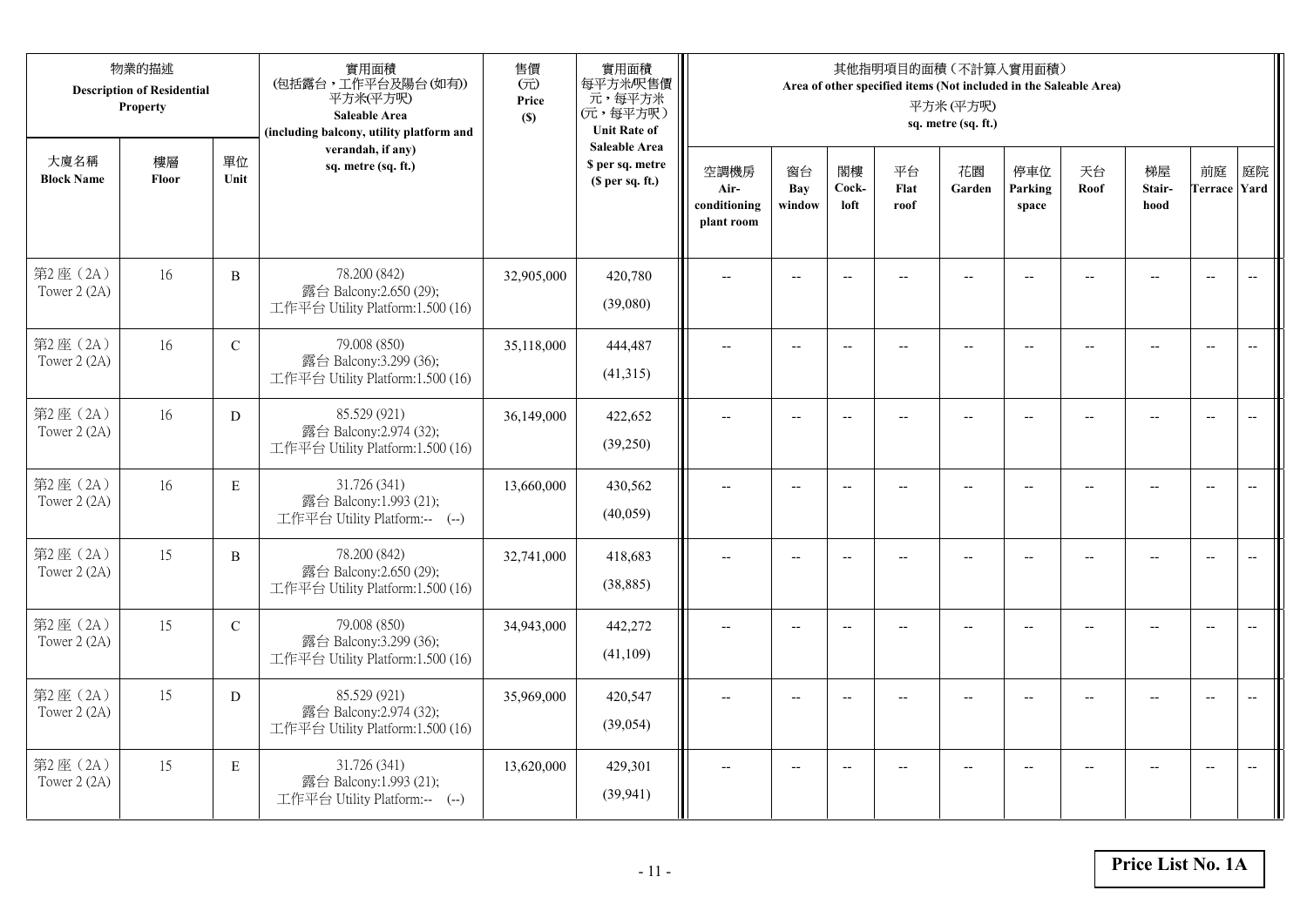| 物業的描述<br><b>Description of Residential</b><br><b>Property</b> |             |               | 實用面積<br>(包括露台,工作平台及陽台(如有))<br>平方米(平方呎)<br><b>Saleable Area</b><br>(including balcony, utility platform and | 售價<br>(元)<br>Price<br>(S) | 實用面積<br>每平方米/呎售價<br>元,每平方米<br>(元,每平方呎)<br><b>Unit Rate of</b>          |                                            |                            | 平方米(平方呎)<br>sq. metre (sq. ft.) | 其他指明項目的面積 (不計算入實用面積)<br>Area of other specified items (Not included in the Saleable Area) |                          |                          |                          |                          |                           |    |
|---------------------------------------------------------------|-------------|---------------|------------------------------------------------------------------------------------------------------------|---------------------------|------------------------------------------------------------------------|--------------------------------------------|----------------------------|---------------------------------|-------------------------------------------------------------------------------------------|--------------------------|--------------------------|--------------------------|--------------------------|---------------------------|----|
| 大廈名稱<br><b>Block Name</b>                                     | 樓層<br>Floor | 單位<br>Unit    | verandah, if any)<br>sq. metre (sq. ft.)                                                                   |                           | <b>Saleable Area</b><br>\$ per sq. metre<br>(S <sub>per</sub> sq. ft.) | 空調機房<br>Air-<br>conditioning<br>plant room | 窗台<br><b>Bay</b><br>window | 閣樓<br>Cock-<br>loft             | 平台<br>Flat<br>roof                                                                        | 花園<br>Garden             | 停車位<br>Parking<br>space  | 天台<br>Roof               | 梯屋<br>Stair-<br>hood     | 前庭<br><b>Terrace Yard</b> | 庭院 |
| 第2座(2A)<br>Tower 2 (2A)                                       | 12          | B             | 78.200 (842)<br>露台 Balcony:2.650 (29);<br>工作平台 Utility Platform:1.500 (16)                                 | 32,578,000                | 416,598<br>(38,691)                                                    | $\overline{\phantom{a}}$                   | $\overline{\phantom{a}}$   | $\overline{\phantom{a}}$        |                                                                                           | $\overline{\phantom{a}}$ | $\overline{\phantom{a}}$ |                          |                          | $\overline{\phantom{a}}$  |    |
| 第2座(2A)<br>Tower 2 (2A)                                       | 12          | $\mathcal{C}$ | 79.008 (850)<br>露台 Balcony:3.299 (36);<br>工作平台 Utility Platform:1.500 (16)                                 | 34,838,000                | 440,943<br>(40,986)                                                    | $\overline{\phantom{a}}$                   | $-$                        | $\overline{a}$                  | $-$                                                                                       | $\overline{a}$           | $-$                      |                          |                          | $\overline{\phantom{a}}$  |    |
| 第2座(2A)<br>Tower 2 (2A)                                       | 12          | D             | 85.529 (921)<br>露台 Balcony:2.974 (32);<br>工作平台 Utility Platform:1.500 (16)                                 | 35,861,000                | 419,285<br>(38,937)                                                    | $\overline{a}$                             | $\overline{\phantom{a}}$   | $\overline{\phantom{a}}$        | --                                                                                        | $\overline{\phantom{a}}$ | $-$                      |                          |                          | $\overline{\phantom{a}}$  |    |
| 第2座(2A)<br>Tower 2 (2A)                                       | 12          | E             | 31.726 (341)<br>露台 Balcony:1.993 (21);<br>工作平台 Utility Platform:-- (--)                                    | 13,580,000                | 428,040<br>(39, 824)                                                   | $\overline{\phantom{a}}$                   | $\overline{\phantom{a}}$   | $\overline{\phantom{a}}$        | --                                                                                        | $\overline{\phantom{a}}$ | $\overline{a}$           | $-$                      |                          | $\overline{\phantom{a}}$  |    |
| 第2座(2A)<br>Tower 2 (2A)                                       | 11          | B             | 78.200 (842)<br>露台 Balcony:2.650 (29);<br>工作平台 Utility Platform:1.500 (16)                                 | 32,415,000                | 414,514<br>(38, 498)                                                   | $\overline{\phantom{a}}$                   | $-$                        | $\overline{a}$                  | $-$                                                                                       | $-$                      | $\overline{a}$           | $\overline{\phantom{0}}$ | $\overline{\phantom{a}}$ | $\overline{\phantom{a}}$  |    |
| 第2座(2A)<br>Tower 2 (2A)                                       | 11          | $\mathcal{C}$ | 79.008 (850)<br>露台 Balcony:3.299 (36);<br>工作平台 Utility Platform:1.500 (16)                                 | 34,734,000                | 439,626<br>(40, 864)                                                   | $\overline{a}$                             | $\overline{\phantom{a}}$   | $-$                             | --                                                                                        | $-$                      | $\overline{a}$           |                          |                          | $\overline{\phantom{a}}$  |    |
| 第2座(2A)<br>Tower 2 (2A)                                       | 11          | D             | 85.529 (921)<br>露台 Balcony:2.974 (32);<br>工作平台 Utility Platform:1.500 (16)                                 | 35,754,000                | 418,034<br>(38, 821)                                                   |                                            | $\overline{\phantom{a}}$   | $\sim$                          | $-$                                                                                       | $\overline{\phantom{a}}$ | $\overline{a}$           |                          |                          | $\overline{\phantom{a}}$  |    |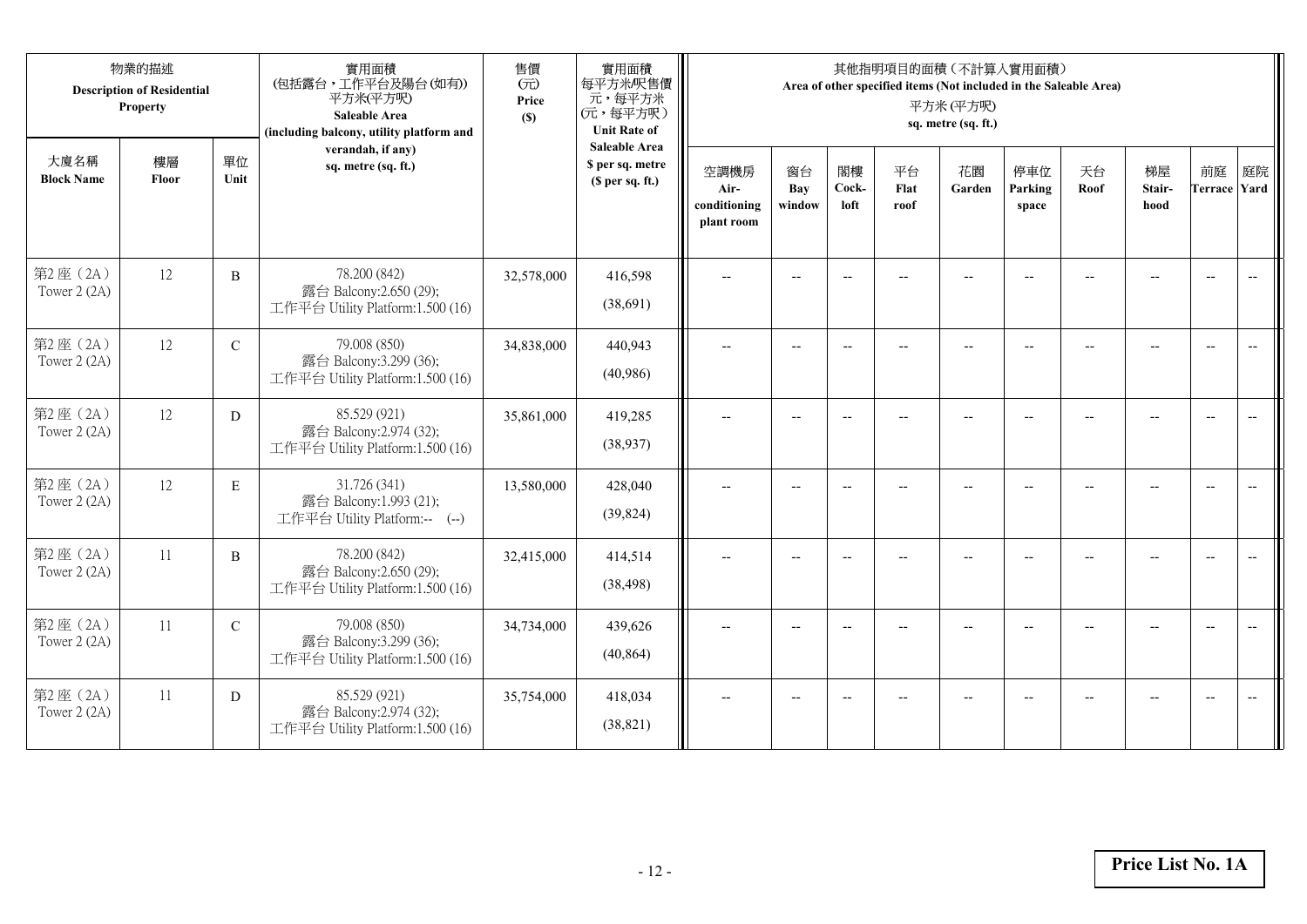|                          | 物業的描述<br><b>Description of Residential</b><br>Property<br>大廈名稱<br>單位<br>樓層 |               | 實用面積<br>(包括露台,工作平台及陽台(如有))<br>平方米(平方呎)<br>Saleable Area<br>(including balcony, utility platform and | 售價<br>(元)<br>Price<br>(S) | 實用面積<br>每平方米/呎售價<br>元,每平方米<br>(元,每平方呎)<br><b>Unit Rate of</b> | 其他指明項目的面積 (不計算入實用面積)<br>Area of other specified items (Not included in the Saleable Area)<br>平方米(平方呎)<br>sq. metre (sq. ft.) |                          |                          |                          |                          |                          |                |                          |                          |    |  |  |
|--------------------------|----------------------------------------------------------------------------|---------------|-----------------------------------------------------------------------------------------------------|---------------------------|---------------------------------------------------------------|------------------------------------------------------------------------------------------------------------------------------|--------------------------|--------------------------|--------------------------|--------------------------|--------------------------|----------------|--------------------------|--------------------------|----|--|--|
| <b>Block Name</b>        | Floor                                                                      | Unit          | verandah, if any)<br>sq. metre (sq. ft.)                                                            |                           | <b>Saleable Area</b><br>\$ per sq. metre<br>(\$ per sq. ft.)  | 空調機房<br>Air-<br>conditioning<br>plant room                                                                                   | 窗台<br>Bay<br>window      | 閣樓<br>Cock-<br>loft      | 平台<br>Flat<br>roof       | 花園<br>Garden             | 停車位<br>Parking<br>space  | 天台<br>Roof     | 梯屋<br>Stair-<br>hood     | 前庭<br>Terrace Yard       | 庭院 |  |  |
| 第2座(2A)<br>Tower $2(2A)$ | 11                                                                         | $\mathbf E$   | 31.726 (341)<br>露台 Balcony:1.993 (21);<br>工作平台 Utility Platform:-- (--)                             | 13,540,000<br>13,702,000  | 426,779<br>(39,707)<br>431,886<br>(40, 182)                   | $\overline{\phantom{a}}$                                                                                                     | $\overline{\phantom{a}}$ | $\overline{a}$           | $\overline{\phantom{a}}$ | $\overline{\phantom{a}}$ | $\overline{\phantom{a}}$ | $-$            | $\overline{\phantom{a}}$ | $\overline{\phantom{a}}$ |    |  |  |
| 第2座(2A)<br>Tower 2 (2A)  | 10                                                                         | $\, {\bf B}$  | 78.200 (842)<br>露台 Balcony:2.650 (29);<br>工作平台 Utility Platform:1.500 (16)                          | 32,255,000                | 412,468<br>(38, 308)                                          |                                                                                                                              | $-$                      | $\overline{\phantom{a}}$ | $-$                      | $-$                      | $-$                      |                | $-$                      | $-$                      |    |  |  |
| 第2座(2A)<br>Tower 2 (2A)  | 10                                                                         | $\mathcal{C}$ | 79.008 (850)<br>露台 Balcony:3.299 (36);<br>工作平台 Utility Platform:1.500 (16)                          | 34,630,000                | 438,310<br>(40,741)                                           | $-$                                                                                                                          | $-$                      | $\overline{\phantom{a}}$ | $\overline{a}$           | $\overline{a}$           | $\overline{a}$           | $\overline{a}$ | $\overline{\phantom{a}}$ | $\overline{a}$           |    |  |  |
| 第2座(2A)<br>Tower 2 (2A)  | 10                                                                         | D             | 85.529 (921)<br>露台 Balcony:2.974 (32);<br>工作平台 Utility Platform:1.500 (16)                          | 35,646,000                | 416,771<br>(38, 704)                                          | $\overline{a}$                                                                                                               | $-$                      | $\overline{\phantom{a}}$ | $\overline{a}$           | $-$                      | $-$                      |                | $\overline{\phantom{0}}$ | $\overline{\phantom{m}}$ |    |  |  |
| 第2座 (2A)<br>Tower 2 (2A) | 10                                                                         | $\mathbf E$   | 31.726 (341)<br>露台 Balcony:1.993 (21);<br>工作平台 Utility Platform:-- (--)                             | 13,499,000<br>13,660,000  | 425,487<br>(39, 587)<br>430,562<br>(40,059)                   | $\overline{\phantom{a}}$                                                                                                     | $-$                      | $\overline{a}$           | $\overline{a}$           | $\overline{a}$           | $-$                      |                |                          | $\overline{\phantom{a}}$ |    |  |  |
| 第2座(2B)<br>Tower 2 (2B)  | 28                                                                         | $\, {\bf B}$  | 55.214 (594)<br>露台 Balcony: 2.028 (22);<br>工作平台 Utility Platform:1.500 (16)                         | 22,154,000                | 401,239<br>(37,296)                                           |                                                                                                                              |                          |                          |                          |                          |                          |                |                          | $\overline{\phantom{a}}$ |    |  |  |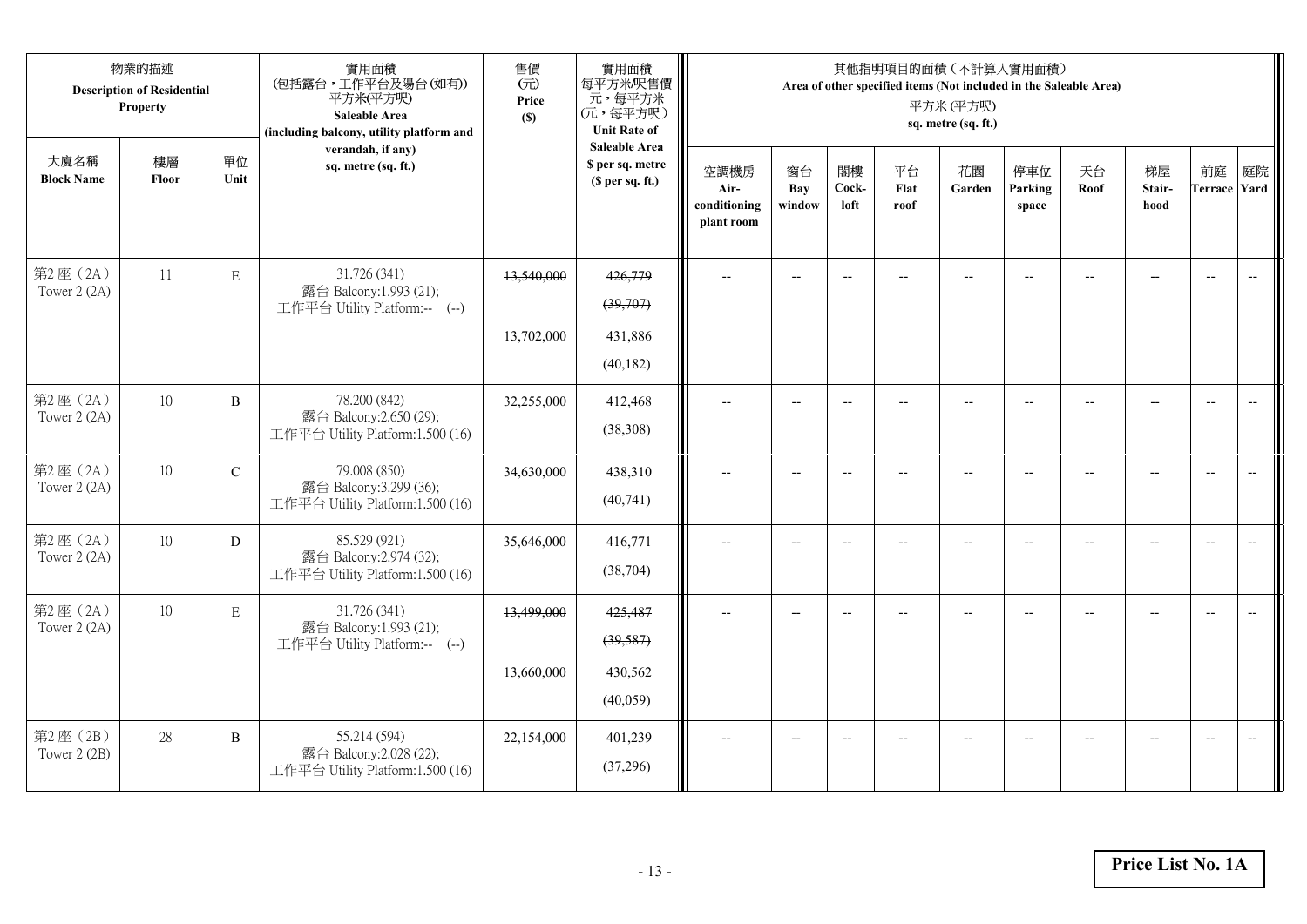|                         | 物業的描述<br><b>Description of Residential</b><br>Property<br>大廈名稱<br>單位<br>樓層 |                | 實用面積<br>(包括露台,工作平台及陽台(如有))<br>平方米(平方呎)<br>Saleable Area<br>(including balcony, utility platform and | 售價<br>(元)<br>Price<br>(S) | 實用面積<br>每平方米/呎售價<br>元,每平方米<br>(元,每平方呎)<br><b>Unit Rate of</b>          | 其他指明項目的面積 (不計算入實用面積)<br>Area of other specified items (Not included in the Saleable Area)<br>平方米(平方呎)<br>sq. metre (sq. ft.) |                          |                          |                          |                          |                          |                |                      |                          |                          |  |
|-------------------------|----------------------------------------------------------------------------|----------------|-----------------------------------------------------------------------------------------------------|---------------------------|------------------------------------------------------------------------|------------------------------------------------------------------------------------------------------------------------------|--------------------------|--------------------------|--------------------------|--------------------------|--------------------------|----------------|----------------------|--------------------------|--------------------------|--|
| <b>Block Name</b>       | Floor                                                                      | Unit           | verandah, if any)<br>sq. metre (sq. ft.)                                                            |                           | <b>Saleable Area</b><br>\$ per sq. metre<br>(S <sub>per</sub> sq. ft.) | 空調機房<br>Air-<br>conditioning<br>plant room                                                                                   | 窗台<br>Bay<br>window      | 閣樓<br>Cock-<br>loft      | 平台<br>Flat<br>roof       | 花園<br>Garden             | 停車位<br>Parking<br>space  | 天台<br>Roof     | 梯屋<br>Stair-<br>hood | 前庭<br>Terrace Yard       | 庭院                       |  |
| 第2座(2B)<br>Tower 2 (2B) | 27                                                                         | $\, {\bf B}$   | 55.214 (594)<br>露台 Balcony:2.028 (22);<br>工作平台 Utility Platform:1.500 (16)                          | 22,023,000                | 398,866<br>(37,076)                                                    |                                                                                                                              | $\overline{\phantom{a}}$ | $-$                      |                          | $-$                      |                          |                |                      | $\overline{\phantom{a}}$ | $\overline{\phantom{a}}$ |  |
| 第2座(2B)<br>Tower 2 (2B) | 26                                                                         | $\overline{B}$ | 55.214 (594)<br>露台 Balcony:2.028 (22);<br>工作平台 Utility Platform:1.500 (16)                          | 21,956,000                | 397,653<br>(36,963)                                                    | $\overline{\phantom{a}}$                                                                                                     | $-$                      | $\overline{\phantom{a}}$ | $-$                      | $\overline{\phantom{m}}$ | $-$                      | $-$            | $-$                  | $\overline{a}$           |                          |  |
| 第2座(2B)<br>Tower 2 (2B) | 25                                                                         | $\mathbf{A}$   | 59.308 (638)<br>露台 Balcony:2.000 (22);<br>工作平台 Utility Platform:1.750 (19)                          | 23,391,000                | 394,399<br>(36,663)                                                    | $\overline{\phantom{a}}$                                                                                                     | $\overline{a}$           | $\overline{\phantom{a}}$ | $-$                      | $\overline{a}$           | $-$                      | $\sim$         | $\overline{a}$       | $\overline{\phantom{a}}$ |                          |  |
| 第2座(2B)<br>Tower 2 (2B) | 25                                                                         | $\, {\bf B}$   | 55.214 (594)<br>露台 Balcony:2.028 (22);<br>工作平台 Utility Platform:1.500 (16)                          | 21,891,000                | 396,476<br>(36, 854)                                                   | $\overline{\phantom{a}}$                                                                                                     | $-$                      | $\overline{\phantom{a}}$ | $\overline{\phantom{a}}$ | $\overline{a}$           | $\overline{\phantom{a}}$ | $\overline{a}$ | $\overline{a}$       | $\overline{\phantom{a}}$ | $\overline{\phantom{a}}$ |  |
| 第2座(2B)<br>Tower 2 (2B) | 23                                                                         | $\mathbf{A}$   | 59.308 (638)<br>露台 Balcony:2.000 (22);<br>工作平台 Utility Platform:1.750 (19)                          | 23,321,000                | 393,218<br>(36, 553)                                                   |                                                                                                                              | $\overline{\phantom{a}}$ | $-$                      |                          | $\overline{a}$           |                          |                |                      | $\overline{\phantom{a}}$ | $\overline{\phantom{m}}$ |  |
| 第2座(2B)<br>Tower 2 (2B) | 23                                                                         | $\, {\bf B}$   | 55.214 (594)<br>露台 Balcony:2.028 (22);<br>工作平台 Utility Platform:1.500 (16)                          | 21,826,000                | 395,298<br>(36,744)                                                    |                                                                                                                              | $-$                      | $\overline{\phantom{a}}$ |                          | $\sim$                   |                          |                | $\sim$               | $\overline{a}$           | $\overline{a}$           |  |
| 第2座(2B)<br>Tower 2 (2B) | 22                                                                         | $\mathbf{A}$   | 59.308 (638)<br>露台 Balcony:2.000 (22);<br>工作平台 Utility Platform:1.750 (19)                          | 23,251,000                | 392,038<br>(36, 444)                                                   |                                                                                                                              | $-$                      | $\overline{\phantom{a}}$ |                          |                          |                          |                | $-$                  | $\overline{\phantom{a}}$ | $-$                      |  |
| 第2座(2B)<br>Tower 2 (2B) | 22                                                                         | B              | 55.214 (594)<br>露台 Balcony:2.028 (22);<br>工作平台 Utility Platform:1.500 (16)                          | 21,761,000                | 394,121<br>(36, 635)                                                   |                                                                                                                              | $-$                      | $-$                      |                          | $\overline{a}$           | $-$                      |                | $-$                  | $-$                      | $\overline{\phantom{a}}$ |  |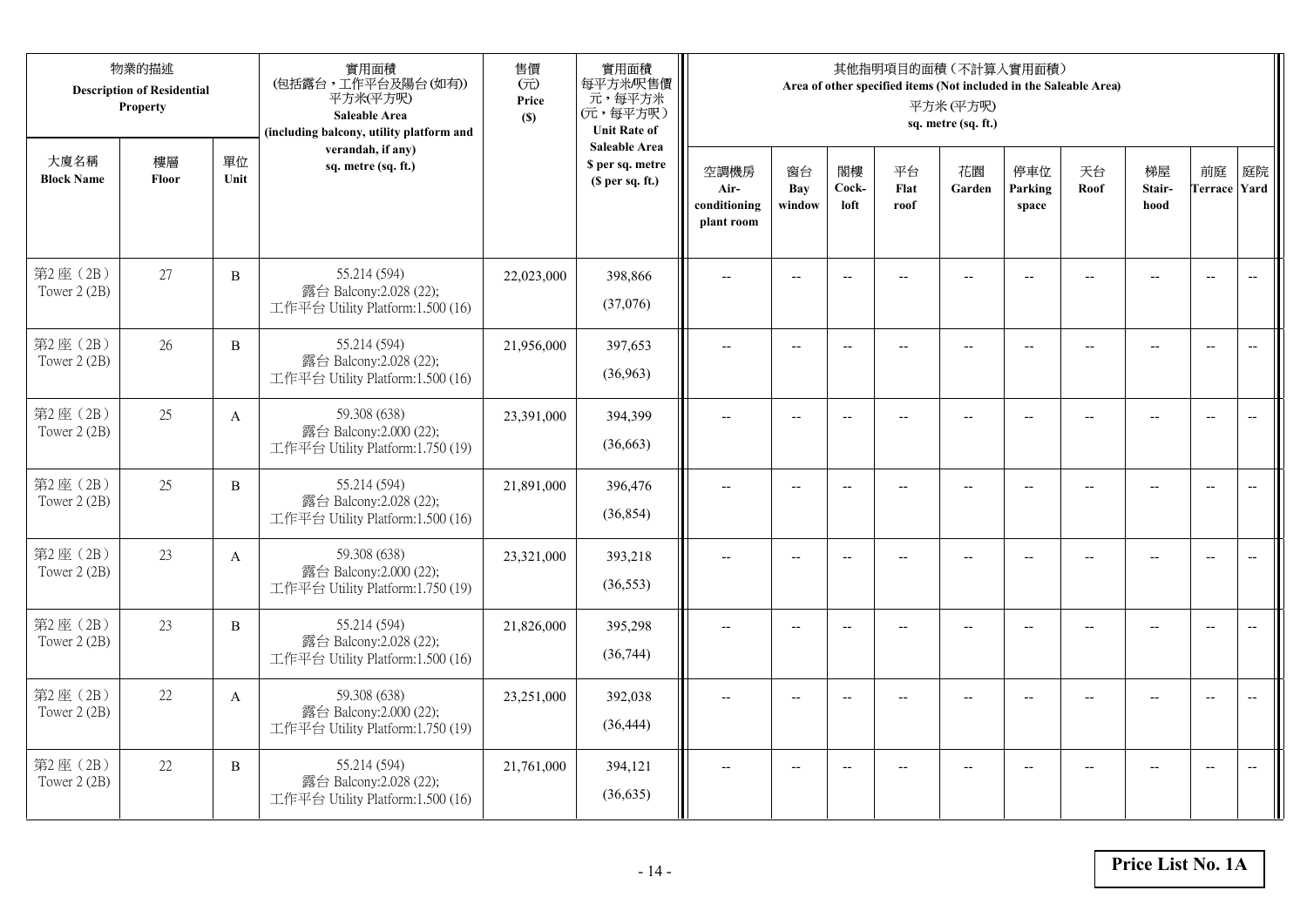|                           | 物業的描述<br><b>Description of Residential</b><br>Property |              | 實用面積<br>(包括露台,工作平台及陽台(如有))<br>平方米(平方呎)<br>Saleable Area<br>(including balcony, utility platform and | 售價<br>(元)<br>Price<br>(S) | 實用面積<br>每平方米/呎售價<br>元,每平方米<br>(元,每平方呎)<br><b>Unit Rate of</b>          | 其他指明項目的面積 (不計算入實用面積)<br>Area of other specified items (Not included in the Saleable Area)<br>平方米(平方呎)<br>sq. metre (sq. ft.) |                          |                          |                          |                          |                          |                |                          |                           |                          |  |  |
|---------------------------|--------------------------------------------------------|--------------|-----------------------------------------------------------------------------------------------------|---------------------------|------------------------------------------------------------------------|------------------------------------------------------------------------------------------------------------------------------|--------------------------|--------------------------|--------------------------|--------------------------|--------------------------|----------------|--------------------------|---------------------------|--------------------------|--|--|
| 大廈名稱<br><b>Block Name</b> | 樓層<br>Floor                                            | 單位<br>Unit   | verandah, if any)<br>sq. metre (sq. ft.)                                                            |                           | <b>Saleable Area</b><br>\$ per sq. metre<br>(S <sub>per</sub> sq. ft.) | 空調機房<br>Air-<br>conditioning<br>plant room                                                                                   | 窗台<br>Bay<br>window      | 閣樓<br>Cock-<br>loft      | 平台<br>Flat<br>roof       | 花園<br>Garden             | 停車位<br>Parking<br>space  | 天台<br>Roof     | 梯屋<br>Stair-<br>hood     | 前庭<br><b>Terrace Yard</b> | 庭院                       |  |  |
| 第2座(2B)<br>Tower 2 (2B)   | 21                                                     | $\mathbf{A}$ | 59.308 (638)<br>露台 Balcony:2.000 (22);<br>工作平台 Utility Platform:1.750 (19)                          | 23,181,000                | 390,858<br>(36,334)                                                    |                                                                                                                              |                          | $\overline{a}$           |                          |                          |                          |                |                          | $\overline{a}$            | $\overline{\phantom{a}}$ |  |  |
| 第2座(2B)<br>Tower 2 (2B)   | 21                                                     | B            | 55.214 (594)<br>露台 Balcony:2.028 (22);<br>工作平台 Utility Platform:1.500 (16)                          | 21,695,000                | 392,926<br>(36,524)                                                    | $\overline{\phantom{a}}$                                                                                                     | $\overline{\phantom{a}}$ | $\overline{\phantom{a}}$ | $\overline{a}$           | $\overline{\phantom{a}}$ | $-$                      |                | $\overline{a}$           | $-$                       | $\overline{\phantom{m}}$ |  |  |
| 第2座(2B)<br>Tower 2 (2B)   | 20                                                     | A            | 59.308 (638)<br>露台 Balcony:2.000 (22);<br>工作平台 Utility Platform:1.750 (19)                          | 23,111,000                | 389,678<br>(36, 224)                                                   |                                                                                                                              | $\overline{\phantom{a}}$ | $-$                      | $-$                      | $-$                      |                          |                | $\overline{\phantom{a}}$ | $\overline{\phantom{a}}$  |                          |  |  |
| 第2座(2B)<br>Tower 2 (2B)   | 20                                                     | $\, {\bf B}$ | 55.214 (594)<br>露台 Balcony: 2.028 (22);<br>工作平台 Utility Platform:1.500 (16)                         | 21,630,000                | 391,748<br>(36, 414)                                                   | $-$                                                                                                                          | $\overline{\phantom{m}}$ | $\overline{\phantom{a}}$ | $\overline{\phantom{a}}$ | $-$                      | $\overline{\phantom{a}}$ | $\overline{a}$ | --                       | $-$                       | $\overline{\phantom{m}}$ |  |  |
| 第2座(2B)<br>Tower 2 (2B)   | 19                                                     | $\mathbf{A}$ | 59.308 (638)<br>露台 Balcony:2.000 (22);<br>工作平台 Utility Platform:1.750 (19)                          | 23,043,000                | 388,531<br>(36,118)                                                    | $\sim$                                                                                                                       | $\overline{a}$           | $\overline{a}$           | $\overline{a}$           | $-$                      | $\overline{a}$           |                | $\overline{a}$           | $\overline{\phantom{a}}$  | $\overline{\phantom{a}}$ |  |  |
| 第2座(2B)<br>Tower 2 (2B)   | 19                                                     | $\, {\bf B}$ | 55.214 (594)<br>露台 Balcony:2.028 (22);<br>工作平台 Utility Platform:1.500 (16)                          | 21,566,000                | 390,589<br>(36,306)                                                    | $\overline{\phantom{a}}$                                                                                                     | $\overline{a}$           | $-$                      |                          | $-$                      | $-$                      | $-$            | $\overline{a}$           | $\overline{\phantom{a}}$  | $\sim$                   |  |  |
| 第2座(2B)<br>Tower 2 (2B)   | 18                                                     | $\mathbf{A}$ | 59.308 (638)<br>露台 Balcony:2.000 (22);<br>工作平台 Utility Platform:1.750 (19)                          | 23,043,000                | 388,531<br>(36, 118)                                                   |                                                                                                                              |                          | $\overline{\phantom{a}}$ |                          |                          |                          |                |                          | $\overline{\phantom{a}}$  | $\overline{\phantom{a}}$ |  |  |
| 第2座(2B)<br>Tower 2 (2B)   | 18                                                     | B            | 55.214 (594)<br>露台 Balcony:2.028 (22);<br>工作平台 Utility Platform:1.500 (16)                          | 21,566,000                | 390,589<br>(36,306)                                                    | $\overline{\phantom{a}}$                                                                                                     | $-$                      | $-$                      |                          | $\overline{a}$           | $-$                      |                | $-$                      | $-$                       | $\overline{\phantom{a}}$ |  |  |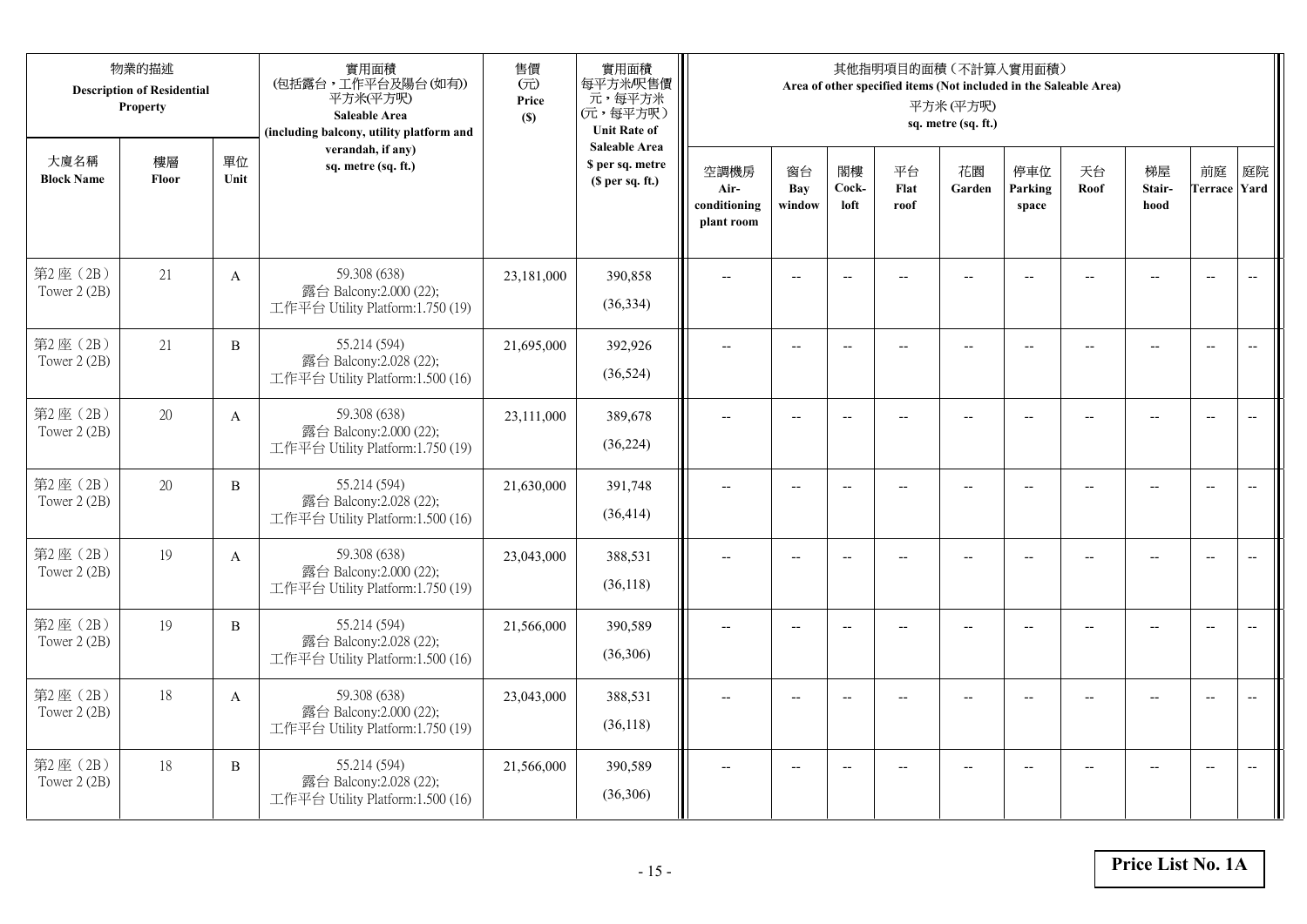|                           | 物業的描述<br><b>Description of Residential</b><br>Property |              | 實用面積<br>(包括露台,工作平台及陽台(如有))<br>平方米(平方呎)<br>Saleable Area<br>(including balcony, utility platform and | 售價<br>(元)<br>Price<br>(S) | 實用面積<br>每平方米/呎售價<br>元,每平方米<br>(元,每平方呎)<br><b>Unit Rate of</b>          | 其他指明項目的面積 (不計算入實用面積)<br>Area of other specified items (Not included in the Saleable Area)<br>平方米(平方呎)<br>sq. metre (sq. ft.) |                          |                          |                          |                          |                          |                |                          |                           |                          |  |
|---------------------------|--------------------------------------------------------|--------------|-----------------------------------------------------------------------------------------------------|---------------------------|------------------------------------------------------------------------|------------------------------------------------------------------------------------------------------------------------------|--------------------------|--------------------------|--------------------------|--------------------------|--------------------------|----------------|--------------------------|---------------------------|--------------------------|--|
| 大廈名稱<br><b>Block Name</b> | 樓層<br>Floor                                            | 單位<br>Unit   | verandah, if any)<br>sq. metre (sq. ft.)                                                            |                           | <b>Saleable Area</b><br>\$ per sq. metre<br>(S <sub>per</sub> sq. ft.) | 空調機房<br>Air-<br>conditioning<br>plant room                                                                                   | 窗台<br>Bay<br>window      | 閣樓<br>Cock-<br>loft      | 平台<br>Flat<br>roof       | 花園<br>Garden             | 停車位<br>Parking<br>space  | 天台<br>Roof     | 梯屋<br>Stair-<br>hood     | 前庭<br><b>Terrace Yard</b> | 庭院                       |  |
| 第2座(2B)<br>Tower 2 (2B)   | 17                                                     | $\mathbf{A}$ | 59.308 (638)<br>露台 Balcony:2.000 (22);<br>工作平台 Utility Platform:1.750 (19)                          | 22,905,000                | 386,204<br>(35,901)                                                    |                                                                                                                              |                          | $\overline{a}$           |                          |                          |                          |                |                          | $\overline{a}$            | $\overline{\phantom{a}}$ |  |
| 第2座(2B)<br>Tower 2 (2B)   | 17                                                     | B            | 55.214 (594)<br>露台 Balcony:2.028 (22);<br>工作平台 Utility Platform:1.500 (16)                          | 21,438,000                | 388,271<br>(36,091)                                                    | $\overline{\phantom{a}}$                                                                                                     | $\overline{\phantom{a}}$ | $\overline{\phantom{a}}$ | $\overline{a}$           | $\overline{\phantom{a}}$ | $-$                      |                | $\overline{a}$           | $-$                       | $\overline{\phantom{m}}$ |  |
| 第2座(2B)<br>Tower 2 (2B)   | 16                                                     | A            | 59.308 (638)<br>露台 Balcony:2.000 (22);<br>工作平台 Utility Platform:1.750 (19)                          | 22,836,000                | 385,041<br>(35,793)                                                    |                                                                                                                              | $\overline{\phantom{a}}$ | $-$                      | $-$                      | $-$                      |                          |                | $\overline{\phantom{a}}$ | $\overline{\phantom{a}}$  |                          |  |
| 第2座(2B)<br>Tower 2 (2B)   | 16                                                     | $\, {\bf B}$ | 55.214 (594)<br>露台 Balcony: 2.028 (22);<br>工作平台 Utility Platform:1.500 (16)                         | 21,374,000                | 387,112<br>(35,983)                                                    | $-$                                                                                                                          | $-$                      | $\overline{\phantom{a}}$ | $\overline{\phantom{a}}$ | $-$                      | $\overline{\phantom{a}}$ | $\overline{a}$ | --                       | $-$                       | $\overline{\phantom{m}}$ |  |
| 第2座(2B)<br>Tower 2 (2B)   | 15                                                     | $\mathbf{A}$ | 59.308 (638)<br>露台 Balcony:2.000 (22);<br>工作平台 Utility Platform:1.750 (19)                          | 22,768,000                | 383,894<br>(35,687)                                                    | $\sim$                                                                                                                       | $\overline{a}$           | $\overline{a}$           | $\overline{a}$           | $-$                      | $\overline{a}$           |                | $\overline{a}$           | $\overline{\phantom{a}}$  | $\overline{\phantom{a}}$ |  |
| 第2座(2B)<br>Tower 2 (2B)   | 15                                                     | $\, {\bf B}$ | 55.214 (594)<br>露台 Balcony:2.028 (22);<br>工作平台 Utility Platform:1.500 (16)                          | 21,310,000                | 385,953<br>(35,875)                                                    | $\overline{\phantom{a}}$                                                                                                     | $\overline{a}$           | $\overline{\phantom{a}}$ |                          | $-$                      | $-$                      | $-$            | $\overline{a}$           | $\overline{\phantom{a}}$  | $\sim$                   |  |
| 第2座(2B)<br>Tower 2 (2B)   | 12                                                     | $\mathbf{A}$ | 59.308 (638)<br>露台 Balcony:2.000 (22);<br>工作平台 Utility Platform:1.750 (19)                          | 22,700,000                | 382,748<br>(35,580)                                                    |                                                                                                                              |                          | $\overline{\phantom{a}}$ |                          |                          |                          |                |                          | $\overline{\phantom{a}}$  | $\overline{\phantom{a}}$ |  |
| 第2座(2B)<br>Tower 2 (2B)   | 12                                                     | B            | 55.214 (594)<br>露台 Balcony:2.028 (22);<br>工作平台 Utility Platform:1.500 (16)                          | 21,246,000                | 384,794<br>(35,768)                                                    | $\overline{\phantom{a}}$                                                                                                     | $-$                      | $\overline{\phantom{a}}$ |                          | $\overline{a}$           | $-$                      |                | $-$                      | $-$                       | $\overline{\phantom{a}}$ |  |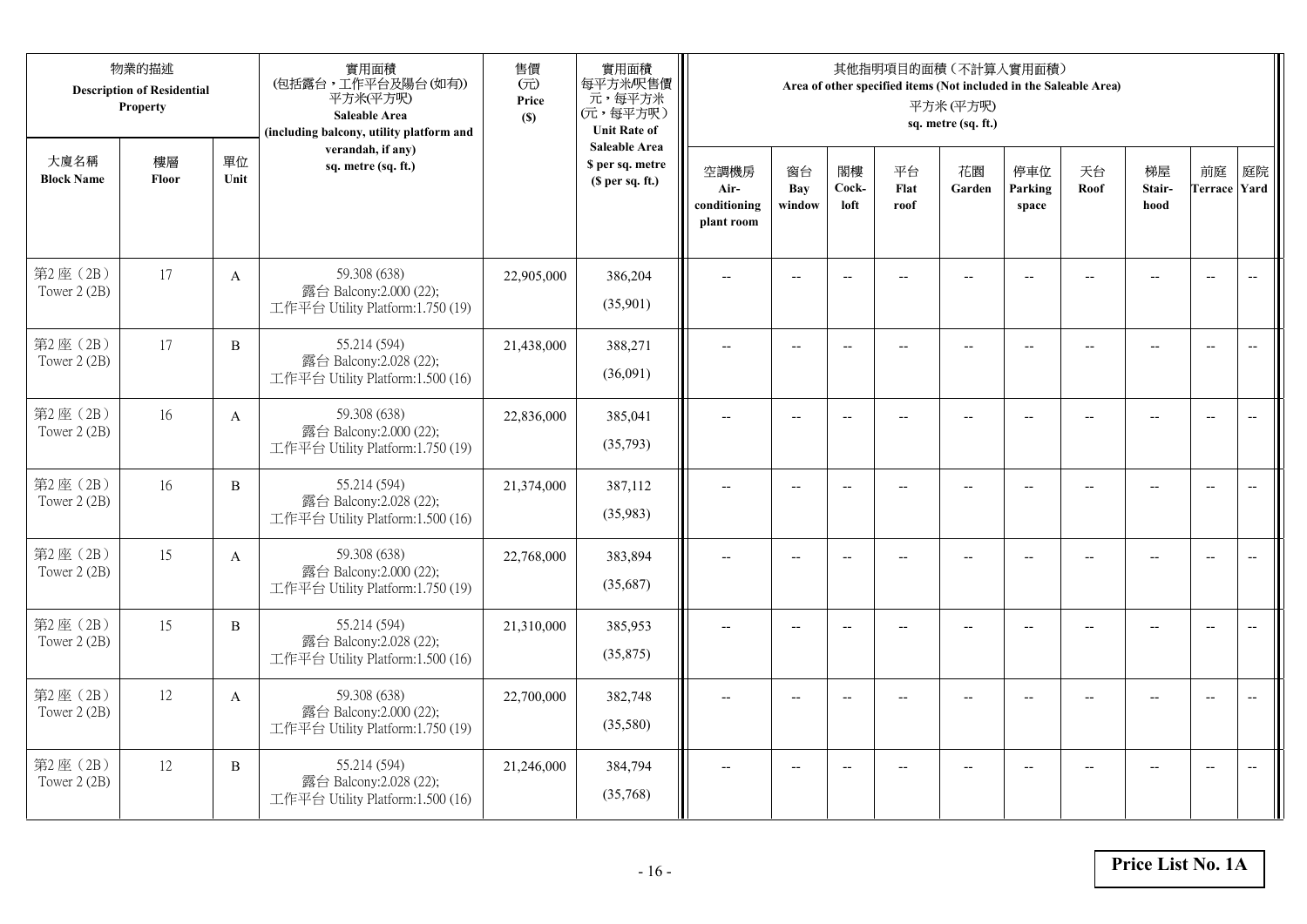| 物業的描述<br><b>Description of Residential</b><br><b>Property</b> |             |              | 實用面積<br>(包括露台,工作平台及陽台(如有))<br>平方米(平方呎)<br>Saleable Area<br>(including balcony, utility platform and | 售價<br>(元)<br>Price<br>(S) | 實用面積<br>每平方米/呎售價  <br>元,每平方米<br>(元,每平方呎)<br><b>Unit Rate of</b><br><b>Saleable Area</b> | 其他指明項目的面積(不計算入實用面積)<br>Area of other specified items (Not included in the Saleable Area)<br>平方米(平方呎)<br>sq. metre (sq. ft.) |                          |                                                     |                    |                          |                         |            |                      |                          |                          |  |  |
|---------------------------------------------------------------|-------------|--------------|-----------------------------------------------------------------------------------------------------|---------------------------|-----------------------------------------------------------------------------------------|-----------------------------------------------------------------------------------------------------------------------------|--------------------------|-----------------------------------------------------|--------------------|--------------------------|-------------------------|------------|----------------------|--------------------------|--------------------------|--|--|
| 大廈名稱<br><b>Block Name</b>                                     | 樓層<br>Floor | 單位<br>Unit   | verandah, if any)<br>sq. metre (sq. ft.)                                                            |                           | \$ per sq. metre<br>(S <sub>per</sub> sq. ft.)                                          | 空調機房<br>Air-<br>conditioning<br>plant room                                                                                  | 窗台<br>Bay<br>window      | 閣樓<br>Cock-<br>loft                                 | 平台<br>Flat<br>roof | 花園<br>Garden             | 停車位<br>Parking<br>space | 天台<br>Roof | 梯屋<br>Stair-<br>hood | 前庭<br>Terrace Yard       | 庭院                       |  |  |
| 第2座(2B)<br>Tower 2 (2B)                                       | 11          | A            | 59.308 (638)<br>露台 Balcony:2.000 (22);<br>工作平台 Utility Platform:1.750 (19)                          | 22,633,000                | 381,618<br>(35, 475)                                                                    | $\overline{a}$                                                                                                              | $- -$                    | $-$                                                 | --                 | $\overline{a}$           | --                      | $-$        | $-$                  | $\overline{\phantom{a}}$ |                          |  |  |
| 第2座(2B)<br>Tower 2 (2B)                                       | 11          | B            | 55.214 (594)<br>露台 Balcony:2.028 (22);<br>工作平台 Utility Platform:1.500 (16)                          | 21,181,000                | 383,616<br>(35,658)                                                                     | $\overline{\phantom{a}}$                                                                                                    | $\overline{\phantom{a}}$ | $\hspace{0.05cm} -\hspace{0.05cm} -\hspace{0.05cm}$ | --                 | $\overline{\phantom{a}}$ | --                      | --         |                      | $\overline{\phantom{a}}$ |                          |  |  |
| 第2座(2B)<br>Tower $2(2B)$                                      | 10          | $\mathbf{A}$ | 59.308 (638)<br>露台 Balcony:2.000 (22);<br>工作平台 Utility Platform:1.750 (19)                          | 22,565,000                | 380,471<br>(35,368)                                                                     | $\overline{\phantom{a}}$                                                                                                    |                          | $-$                                                 |                    |                          |                         |            |                      | $-$                      |                          |  |  |
| 第2座(2B)<br>Tower 2 (2B)                                       | 10          | B            | 55.214 (594)<br>露台 Balcony: 2.028 (22);<br>工作平台 Utility Platform:1.500 (16)                         | 21,119,000                | 382,494<br>(35,554)                                                                     | $\overline{\phantom{a}}$                                                                                                    | $-$                      | $- -$                                               | $- -$              | $- -$                    | $-$                     | $-$        | $- -$                | $- -$                    | $\overline{\phantom{a}}$ |  |  |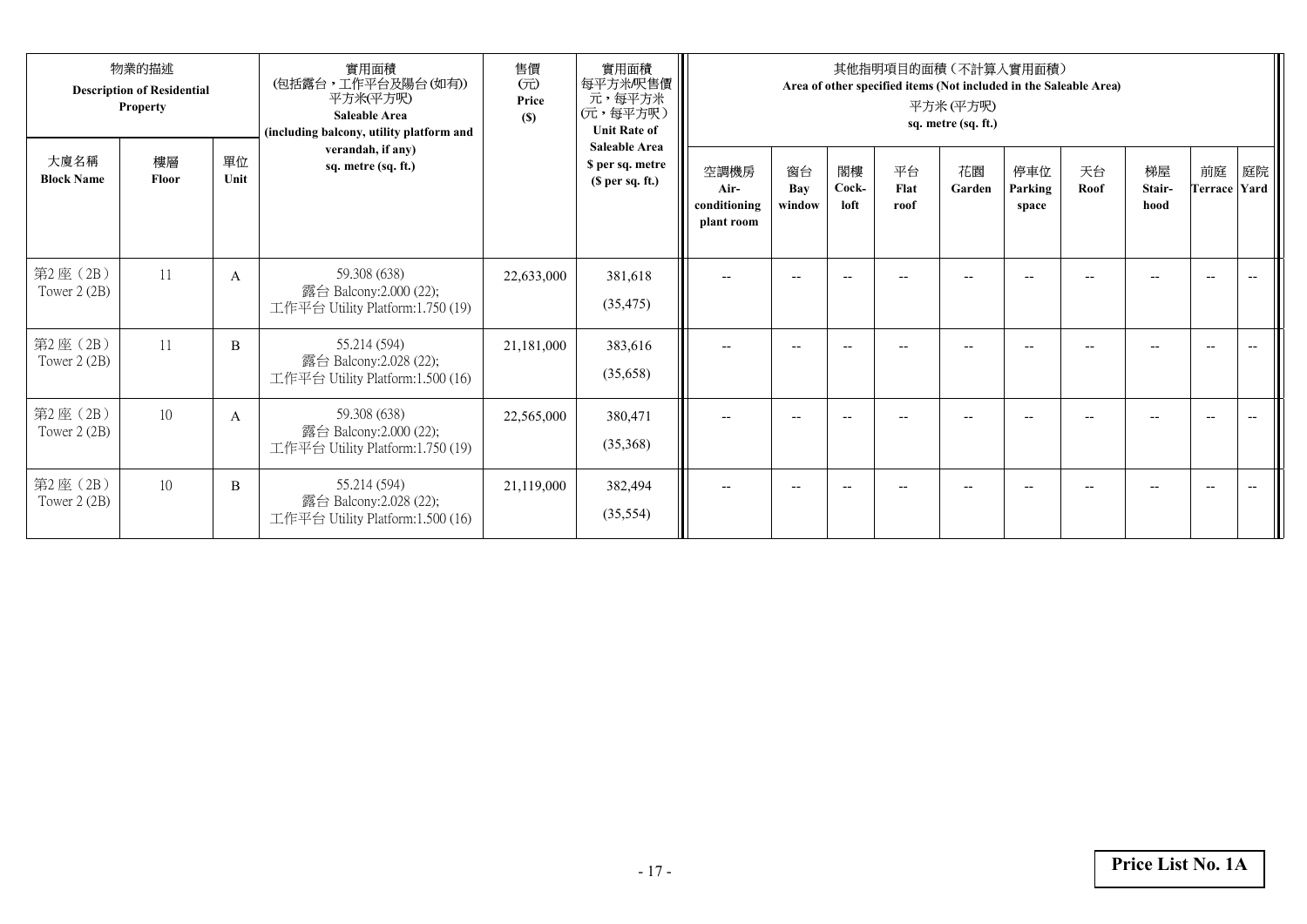## 第三部份:其他資料 **Part 3: Other Information**

(1) 準買家應參閱期數的售樓說明書,以了解期數的資料。

Prospective purchasers are advised to refer to the sales brochure for the Phase for information on the Phase.

(2) 根據《一手住宅物業銷售條例》第 52(1)條及第 53(2)及(3)條, -

According to sections 52(1) and 53(2) and (3) of the Residential Properties (First-hand Sales) Ordinance, -

#### 第 52(1)條 / Section 52(1)

#### 在某人就指明住宅物業與擁有人訂立臨時買賣合約時,該人須向擁有人支付售價的 5%的臨時訂金。

A preliminary deposit of 5% of the purchase price is payable by a person to the owner on entering into a preliminary agreement for sale and purchase in respect of the specified residential property with the owner.

#### 第 53(2)條 / Section 53(2)

如某人於某日期訂立臨時買賣合約,並於該日期後的 5 個工作日內,就有關住宅物業簽立買賣合約,則擁有人必須在該日期後的 8 個工作日內,簽立該買賣合約。

If a person executes an agreement for sale and purchase in respect of the residential property within 5 working days after the date on which the person enters into the preliminary agreement for sale and purchase, the owner must execute the agreement for sale and purchase within 8 working days after that date.

#### 第 53(3)條 / Section 53(3)

如某人於某日期訂立臨時買賣合約,但沒有於該日期後的 5 個工作日内,就有關住宅物業簽立買賣合約,則 -(i) 該臨時合約即告終止;(ii) 有關的臨時訂金即予沒收;及 (iii) 擁有人不得 就該人沒有簽立買賣合約而針對該人提出進一步申索。

If a person does not execute an agreement for sale and purchase in respect of the residential property within 5 working days after the date on which the person enters into the preliminary agreement for sale and purchase- (i) the preliminary agreement is terminated; (ii) the preliminary deposit is forfeited; and (iii) the owner does not have any further claim against the person for the failure.

#### (3) 實用面積及屬該住宅物業其他指明項目的面積是按《一手住宅物業銷售條例》第 8 條及附表二第 2 部的計算得出的。

The saleable area and area of other specified items of the residential property are calculated in accordance with section 8 and Part 2 of Schedule 2 to the Residential Properties (First-hand Sales) Ordinance.

- (4) 註:於本第(4)段中:
	- (a) 「售價」指本價單第二部份中所列表之住宅物業的售價。而「成交金額」指臨時買賣合約中訂明的住宅物業的實際金額,因應不同支付條款及/或折扣按售價計算得出之價目,皆以進位 到最接近的百位數作為成交金額。
	- (b) 「賣方」指香港鐵路有限公司,而『如此聘用的人』指 High Crown Holdings Limited,即獲香港鐵路有限公司聘用作統籌和監管期數的設計、規劃、建造、裝置、完成及銷售的過程的人 士。
	- (c) 買方於簽署臨時買賣合約時須繳付相等於成交金額 5%之金額作為臨時訂金,其中港幣\$100,000 之部分臨時訂金必須以銀行本票支付,臨時訂金的餘額可以支票支付,本票及支票抬頭 請寫「的近律師行」或「**DEACONS**」。
	- Notes: In this paragraph (4):
	- (a) "Price" means the price of the residential property set out in Part 2 of this Price List, and "Transaction Price" means the actual price of the residential property set out in the preliminary agreement for sale and purchase. The amount obtained after applying the relevant terms of payment and/or applicable discounts on the Price will be rounded up to the nearest hundred to determine the Transaction Price.
	- (b) "Vendor" means MTR Corporation Limited and "Person so Engaged" means High Crown Holdings Limited, the person engaged by MTR Corporation Limited to co-ordinate and supervise the process of designing, planning, constructing, fitting out, completing and marketing the Phase.
	- (c) Upon signing of the preliminary agreement for sale and purchase, the Purchaser shall pay the preliminary deposit which is equivalent to 5% of the Transaction Price. HK\$100,000 being part of the preliminary deposit must be paid by cashier order(s) and the balance of the preliminary deposit may be paid by cheque(s). The cashier order(s) and cheque(s) should be made payable to "**DEACONS**" or "的近律師行**"**.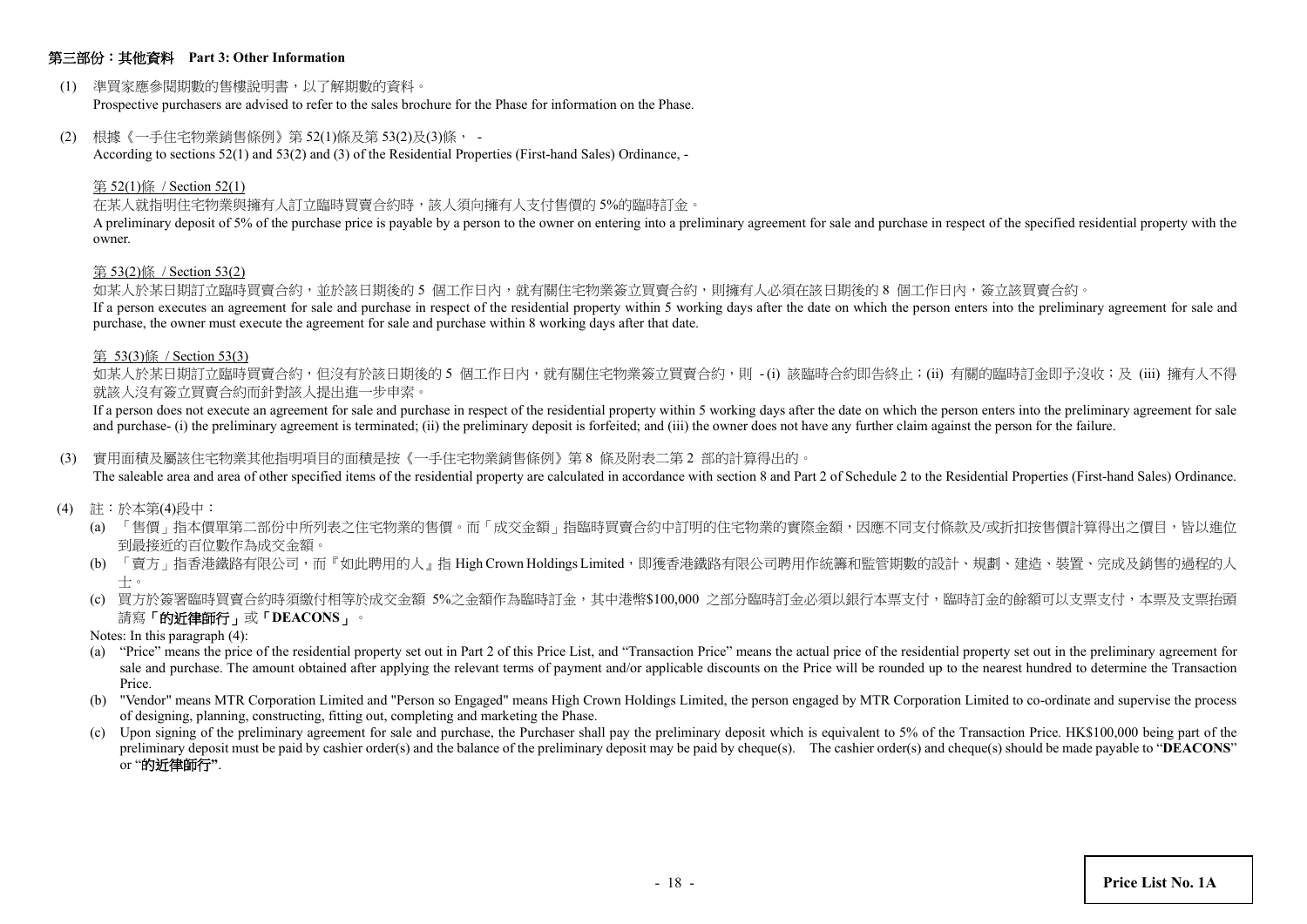#### (4) (i) 支付條款 **Terms of Payment:**

## **(A) 180** 天現金優惠付款計劃 **180-day Cash Payment Plan (**照售價減 **8%) (8% discount from Price)**

- 1. 成交金額 5%: 臨時訂金須於買方簽署臨時買賣合約時繳付,買方並須於其後 5 個工作天内簽署買賣合約。 5% of the Transaction Price being the Preliminary Deposit shall be paid upon signing of the preliminary agreement for sale and purchase. The agreement for sale and purchase must be signed by the Purchaser within 5 working days thereafter.
- 2. 成交金額 95%: 成交金額餘款須於買方簽署臨時買賣合約後 180 天內支付,或於賣方就其有能力將物業有效地轉讓予買方一事向買方發出通知的日期後的 14 天内支付,以較 早者為準。

95% of the Transaction Price being the balance of the Transaction Price shall be paid by the Purchaser within 180 days after signing of the preliminary agreement for sale and purchase, or within 14 days after the date of the notification to the Purchaser that the Vendor is in a position validly to assign the property to the Purchaser, whichever is the earlier.

#### (B) **180** 天備用一按貸款付款計劃 **180-day Standby First Mortgage Payment Plan (**照售價減 **5.5%) (5.5% discount from Price)**

- 1. 成交金額 5%: 臨時訂金須於買方簽署臨時買賣合約時繳付,買方並須於其後 5 個工作天內簽署買賣合約。 5% of the Transaction Price being the Preliminary Deposit shall be paid upon signing of the preliminary agreement for sale and purchase. The agreement for sale and purchase must be signed by the Purchaser within 5 working days thereafter.
- 2. 成交金額 95%: 成交金額餘款須於買方簽署臨時買賣合約後 180 天內支付,或於賣方就其有能力將物業有效地轉讓予買方一事向買方發出通知的日期後的 14 天内支付,以較 早者為準。

 95% of the Transaction Price being the balance of the Transaction Price shall be paid by the Purchaser within 180 days after signing of the preliminary agreement for sale and purchase, or within 14 days after the date of the notification to the Purchaser that the Vendor is in a position validly to assign the property to the Purchaser, whichever is the earlier.

## **(C) 360** 天現金優惠付款計劃 **360-day Cash Payment Plan (**照售價減 **6%) (6% discount from Price)**

- 1. 成交金額 5%: 臨時訂金須於買方簽署臨時買賣合約時繳付,買方並須於其後 5 個工作天內簽署買賣合約。 5% of the Transaction Price being the Preliminary Deposit shall be paid upon signing of the preliminary agreement for sale and purchase. The agreement for sale and purchase must be signed by the Purchaser within 5 working days thereafter.
- 2. 成交金額 5%: 部份成交金額須於買方簽署臨時買賣合約後 180 天內支付,或於賣方就其有能力將物業有效地轉讓予買方一事向買方發出通知的日期後的 14 天內支付,以較 早者為準。

5% of the Transaction Price being part payment of Transaction Price shall be paid by the Purchaser within 180 days after signing of the preliminary agreement for sale and purchase, or within 14 days after the date of the notification to the Purchaser that the Vendor is in a position validly to assign the property to the Purchaser, whichever is the earlier.

3. 成交金額 90%: 成交金額餘款須於買方簽署臨時買賣合約後 360 天内支付,或於賣方就其有能力將物業有效地轉讓予買方一事向買方發出通知的日期後的 14 天内支付,以較 早者為準。

90% of the Transaction Price being the balance of the Transaction Price shall be paid by the Purchaser within 360 days after signing of the preliminary agreement for sale and purchase, or within 14 days after the date of the notification to the Purchaser that the Vendor is in a position validly to assign the property to the Purchaser, whichever is the earlier.

#### **(D)** 建築期付款計劃 **Stage Payment Plan (**照售價減 **4%) (4% discount from Price)**

- 1. 成交金額 5%﹕臨時訂金須於買方簽署臨時買賣合約時繳付,買方並須於其後 5 個工作天內簽署買賣合約。 5% of the Transaction Price being the Preliminary Deposit shall be paid upon signing of the preliminary agreement for sale and purchase. The agreement for sale and purchase must be signed by the Purchaser within 5 working days thereafter.
- 2. 成交金額 5%: 部份成交金額須於買方簽署臨時買賣合約後 180 天內支付,或於賣方就其有能力將物業有效地轉讓予買方一事向買方發出通知的日期後的 14 天内支付,以較 早者為準。

5% of the Transaction Price being part payment of Transaction Price shall be paid by the Purchaser within 180 days after signing of the preliminary agreement for sale and purchase, or within 14 days after the date of the notification to the Purchaser that the Vendor is in a position validly to assign the property to the Purchaser, whichever is the earlier.

3. 成交金額 90%﹕成交金額餘款須於賣方就其有能力將物業有效地轉讓予買方一事向買方發出通知的日期後的 14 天內支付。 90% of the Transaction Price being the balance of the Transaction Price shall be paid within 14 days after the date of the notification to the Purchaser that the Vendor is in a position validly to assign the property to the Purchaser.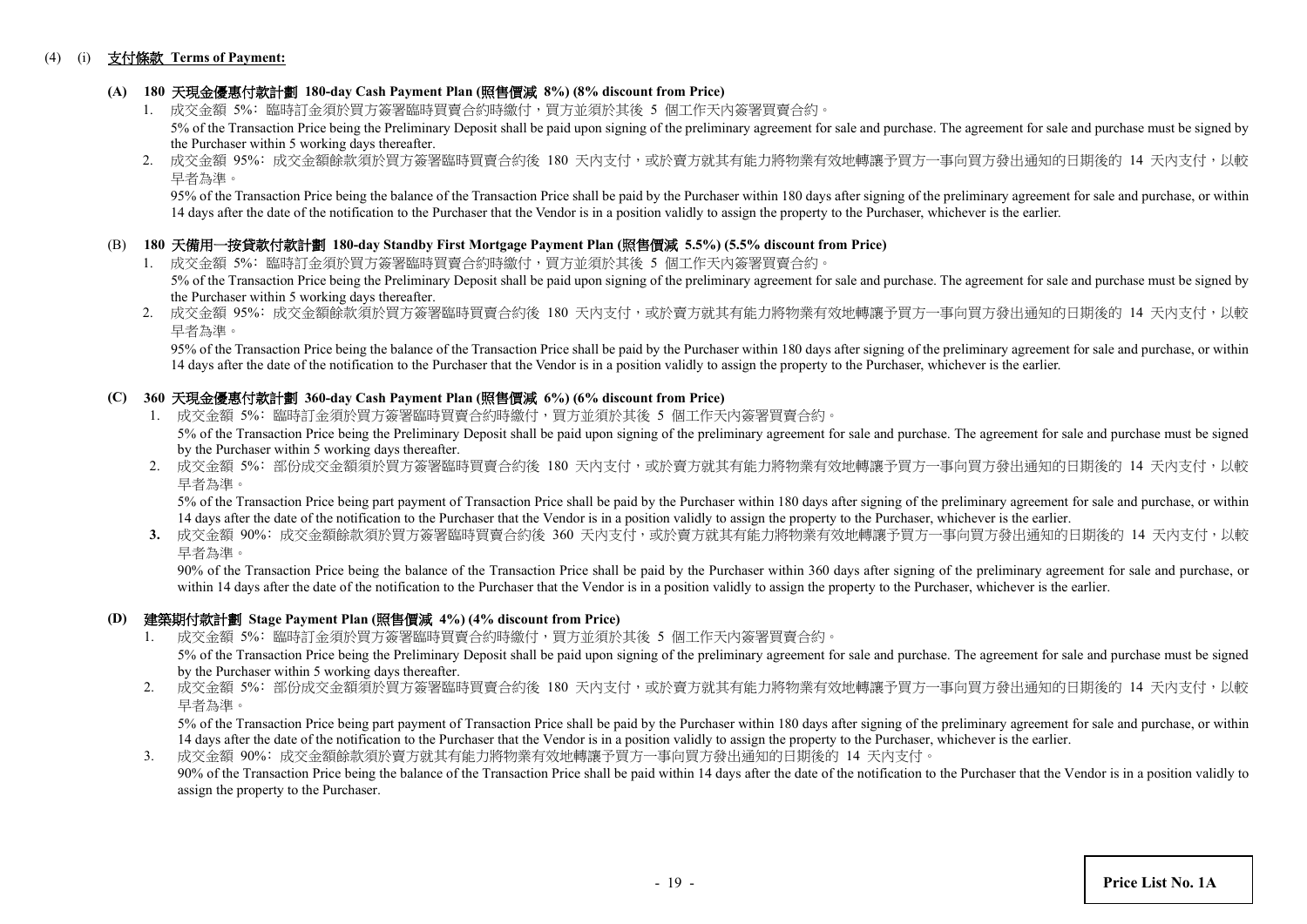## (4) (ii) 售價獲得折扣的基礎

#### **The basis on which any discount on the Price is available**

(a) 請參閱(4)(i) Please refer to  $(4)$ (i)

#### (b) 「早鳥」優惠 **"Early Bird" Discount**

買方可獲額外 3%售價折扣優惠作為「早鳥」優惠。 An extra 3% discount from the Price would be offered to the Purchasers as the "Early Bird" Benefit.

(c) 「南區優尚生活」優惠 **"Superior southside living" Benefit** 買方可獲額外 3%售價折扣優惠作為「南區優尚生活」優惠。

An extra 3% discount from the Price would be offered to the Purchasers as the "Superior southside living" Benefit.

- (d) 「**Kerry Homes** 會員」優惠 **"Kerry Homes Member" Benefit** 買家如屬 Kerry Homes 會員,可獲額外 1%售價折扣優惠。 An extra 1% discount from the Price would be offered to Purchasers who are "Kerry Homes members".
- (e) 「**Sino Club** 會員」優惠 **"Sino Club Member" Benefit**

買家如屬 Sino Club 會員,可獲額外 1%售價折扣優惠。 An extra 1% discount from the Price would be offered to Purchasers who are "Sino Club members".

(f) 「印花稅津貼」優惠 **"Subsidy of Stamp Duty" Benefit**

買方可獲額外 4%售價折扣優惠作為「印花稅津貼」優惠。 An extra 4% discount from the Price would be offered to the Purchasers as the "Subsidy of Stamp Duty" Benefit.

## (4) (iii) 可就購買期數中的指明住宅物業而連帶獲得的任何贈品、財務優惠或利益

**Any gift, or any financial advantage or benefit, to be made available in connection with the purchase of a specified residential property in the Phase**

(a) 備用第一按揭貸款 (此安排只適用於選擇支付條款 (B) 180 天備用一按貸款付款計劃之買方。 ) Standby First Mortgage Loan (This arrangement is only applicable to Purchasers who choose Terms of Payment (B) 180-day Standby First Mortgage Payment Plan.)

買方可向如此聘用的人介紹之財務機構或如此聘用的人指定的其它公司 (「介紹之第一承按人」)申請最高達成交金額之 70%之第一按揭貸款(「第一按揭貸款」)。第一按揭貸款及其 申請受以下條件規限:

The Purchaser may apply to the financial institution referred by the Person so Engaged or any other company designated by the Person so Engaged (the "Referred First Mortgagee") for first mortgage loan with a maximum loan amount equivalent to 70% of the Transaction Price (the "First Mortgage Loan"). The First Mortgage Loan and its application are subject to the following terms and conditions:

1) 買方必須於付清成交金額餘款之日起計最少 60 天前以指定格式的申請書向介紹之第一承按人申請第一按揭貸款。

The Purchaser shall apply to the Referred First Mortgagee for the First Mortgage Loan by the prescribed form not less than 60 days before the due date of payment of the balance of the Transaction Price.

- 2) 買方須依照介紹之第一承按人之要求提供足夠之入息證明文件。 The Purchaser shall provide sufficient proof of income in accordance with the requirements of the Referred First Mortgagee.
- 3) 買方須以所購之期數的住宅物業之第一樓花按揭(如適用)及第一法定按揭作為第一按揭貸款的抵押。 The First Mortgage Loan shall be secured by a first equitable mortgage (if applicable) and a first legal mortgage over the residential property in the Phase purchased by the Purchaser.
- 4) 第一按揭貸款年期最長為 25 年。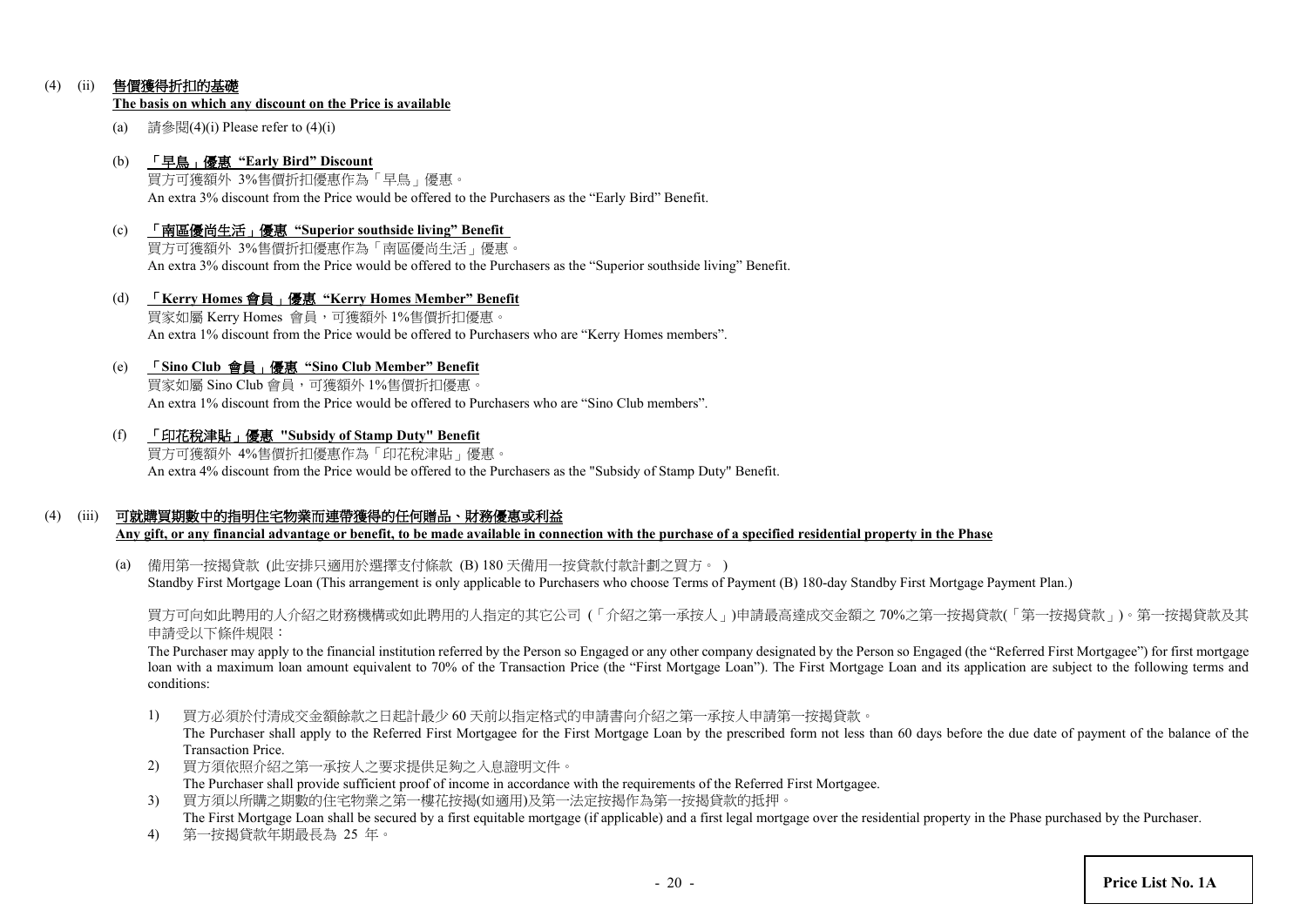The maximum tenor of the First Mortgage Loan shall be 25 years.

5) 第一按揭貸款年利率以最優惠利率(P)減 2.75%計算。P 為介紹之第一承按人不時報價之港元最優惠利率,利率浮動,現為年利率 5.25%。最終按揭利率以介紹之第一承按人審 批結果而定,賣方及如此聘用的人並無就其作出,亦不得被視為就其作出任何不論明示或隱含之陳述、承諾或保證。 The interest rate of the First Mortgage Loan shall be Prime Rate (P) minus 2.75% (P-2.75%). P shall be the Hong Kong Dollar Best Lending Rate as quoted by the Referred First Mortgagee

from time to time, subject to fluctuation. P currently is 5.25% per annum. The final mortgage rate will be subject to final approval by the Referred First Mortgagee. No representation, undertaking or warranty, whether express or implied, is given, or shall be deemed to have been given by the Vendor and the Person so Engaged in respect thereof.

- 6) 買方須每月供款,而利息由提款日起計算(提款日須於簽署臨時買賣合約後 180 天內)。 Purchasers shall pay monthly instalments and interest will be accrued starting from the day of drawdown, which shall be within 180 days after signing of the preliminary agreement for sale and Purchase.
- 7) 第一按揭貸款及其相關擔保(如要)之文件必須由介紹之第一承按人指定之律師行辦理,並由買方及其擔保人(如有)須支付所有第一按揭貸款及其擔保相關之律師費及雜費。 All legal documents in relation to the First Mortgage Loan and its related guarantee(s) (if necessary) must be prepared by the solicitors' firm designated by the Referred First Mortgagee and all legal costs and disbursements relating thereto shall be paid by the Purchaser and his/her/its guarantor(s) (if any).
- 8) 買方於決定選擇此安排前,請先向介紹之第一承按人查詢清楚第一按揭貸款之條款及條件、批核條件及申請手續。 The Purchaser is advised to enquire with the Referred First Mortgagee on details of the terms and conditions, approval conditions and application procedures of the First Mortgage Loan before choosing this arrangement.
- 9) 第一按揭貸款之條款及批核條件僅供參考。介紹之第一承按人保留在其認為合適時不時更改第一按揭貸款之條款及批核條件的權利。 The terms and conditions and approval conditions of the First Mortgage Loan are for reference only. The Referred First Mortgagee reserves the right to change the terms and conditions and approval conditions of the First Mortgage Loan from time to time as it sees fit.
- 10) 第一按揭貸款受其他條款及細則約束。第一按揭貸款批核與否及借貸條款以介紹之第一承按人之最終決定為準,與賣方及如此聘用的人無關,且於任何情況賣方及如此聘用的 人均無需為此負責。賣方及如此聘用的人並無或不得被視為就第一按揭貸款之按揭條款及條件以及申請批核與否作出任何不論明示或隱含之陳述、承諾或保證。不論貸款獲批 與否,買方仍須按買賣合約完成交易及付清成交金額餘款。買方不得就由於或有關第一按揭貸款的批核或不批核及/或任何與第一按揭貸款相關事宜而向賣方及/或如此聘用的人 提出任何申索。

The First Mortgage Loan is subject to other terms and conditions. The terms and conditions and the approval or disapproval of applications for the First Mortgage Loan are subject to the final decision of the Referred First Mortgagee, and are not related to the Vendor and the Person so Engaged (who shall under no circumstances be responsible therefor). No representation, undertaking or warranty, whether express or implied, is given, or shall be deemed to have been given by the Vendor and the Person so Engaged in respect of the terms and conditions and the approval or disapproval of applications for the First Mortgage Loan. No matter the First Mortgage Loan is granted or not, the Purchaser shall complete the sale and purchase and pay the balance of the Transaction Price in accordance with the agreement for sale and purchase. The Purchaser shall have no claim whatsoever against the Vendor and/or the Person so Engaged as a result of or in connection with the approval or disapproval of the First Mortgage Loan and/or any matters relating to the First Mortgage Loan.

## (4) (iv) 誰人負責支付買賣期數中的指明住宅物業的有關律師費及印花稅

## **Who is liable to pay the solicitors' fees and stamp duty in connection with the sale and purchase of a specified residential property in the Phase**

1. 買方須負責所有律師費及雜費支出。如買方選用賣方指定之代表律師作為買方之代表律師處理所有有關購買的一切法律文件,並由賣方代表律師同時處理物業按揭事宜,賣方律師將 豁免買方原先須支付有關處理買賣合約及其後之轉讓契之律師費用,但不包括樓花按揭/按揭(如有)、擔保與其他抵押文件及其他相關法律文件的律師費用及所有代墊付費用(該等費用 由買家支付)。

The Purchaser shall be responsible for all legal costs and expenses. If the Purchaser appoints the Vendor's solicitors to act on his / her / its behalf in respect of all legal documents for the purchase, and the mortgage is handled by the Vendor's solicitors as well, the Vendor's solicitors shall waive the legal costs in respect of the agreement for sale and purchase and the subsequent assignment which would otherwise be payable by the Purchaser, exclusive of the legal costs in respect of equitable mortgage / mortgage (if any), any guarantees and other security documents, other relevant legal documents and all disbursements, which shall be borne by the Purchaser.

2. 如買方另聘代表律師作為買方之代表律師處理其購買事宜,買賣雙方須各自負責有關該買賣的法律文件之律師費用。 If the Purchaser instructs his / her / its own solicitors to act for him / her / it in respect of the purchase, the Vendor and the Purchaser shall each pay his / her / its own legal fees in respect of the legal documents for the sale and purchase.

3. 買方須支付所有有關臨時買賣合約、買賣合約及轉讓契之印花稅(包括但不限於根據《印花稅條例》(第 117 章)可予徵收的從價印花稅、額外印花稅、買家印花稅、附加印花稅及任何 與過期繳付任何印花稅有關的罰款、利息及附加費等)、登記費及其他雜費及支出。

All stamp duty (including but not limited to the ad valorem stamp duty, special stamp duty, buyer's stamp duty and all additional stamp duty chargeable under the Stamp Duty Ordinance (Cap.117) and any penalty, interest and surcharge, etc. for late payment of any stamp duty), registration fee and other disbursements and charges on the preliminary agreement for sale and purchase, the agreement for sale and purchase and the assignment shall be borne by the Purchaser.